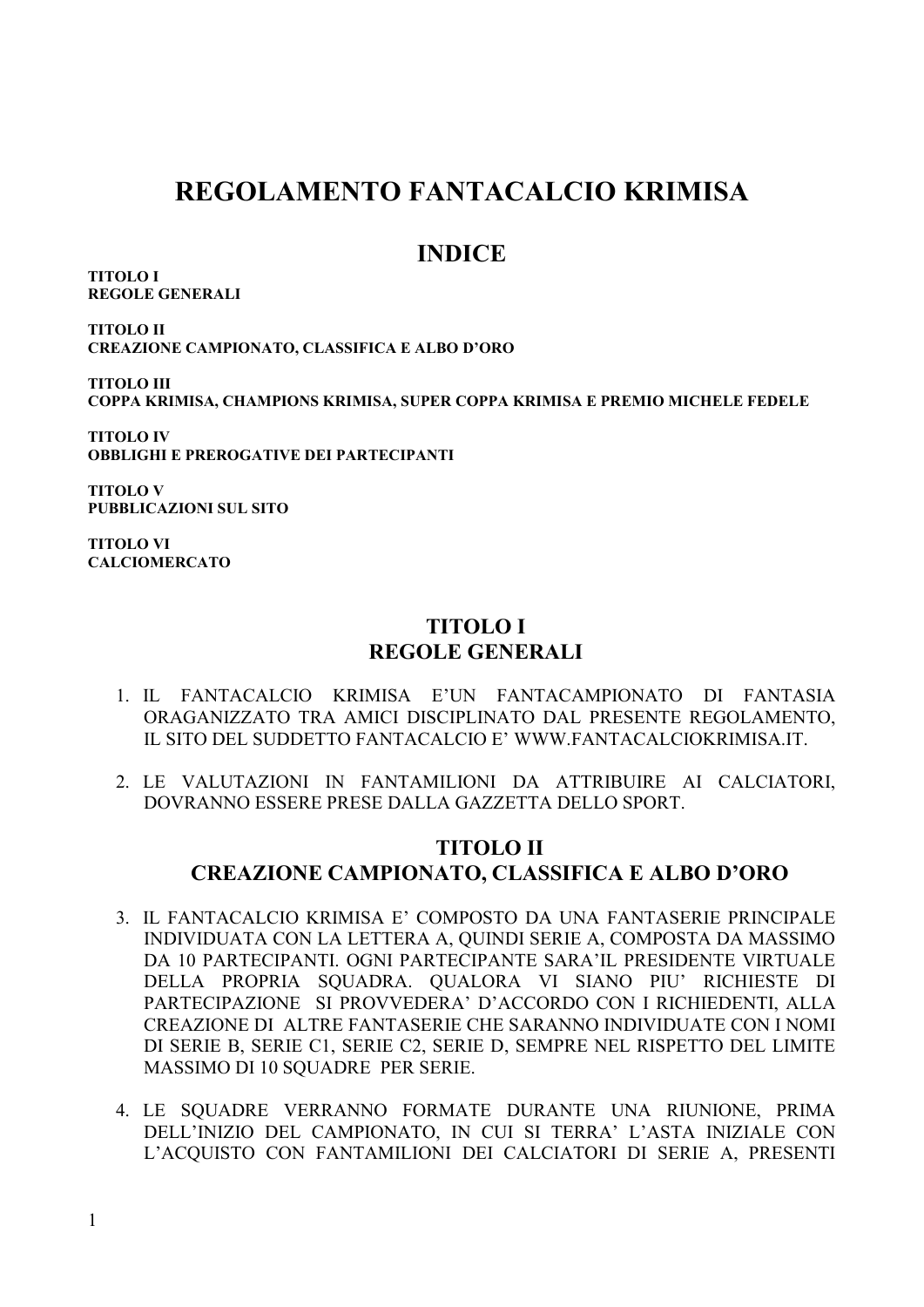NELLA LISTA DELLA GAZZETTA DELLO SPORT. TUTTI I PRESIDENTI, PER COSTRUIRE LE PROPRIE SOUADRE, AVRANNO A DISPOSIZIONE 600 FANTAMILIONI, I RESIDUI ALLA FINE DEL PERIODO D'ACOUISTO NON SARANNO AZZERATI, MA POTRANNO ESSERE UTILIZZATI NELLE DIVERSE FASI DEL CALCIOMERCATO DI RIPARAZIONE. I PRESIDENTI CHE NON HANNO ANCORA COMPLETATO LA ROSA DEI 25 CALCIATORI, NON POSSONO ADOPERARE TUTTI I FANTAMILIONI A LORO DISPOSIZIONE PER ACQUISTARE UN SINGOLO GIOCATORE, MA DEVONO SOTTRARRE AI FANTAMILIONI PER LA SINGOLA ASTA, LA SOMMA DI 3 FANTAMILIONI PER OGNI CALCIATORE ANCORA DA ACQUISTARE.

- 5. ALL'INIZIO DEL CAMPIONATO, CIASCUN PRESIDENTE DEVE DARE ALLA PROPRIA SOUADRA UN NOME E UNO STEMMA CHE DOVRANNO RESTARE IMMUTATI FINO ALLA FINE DEL CAMPIONATO.
- 6. IN CASO VI SIANO PIU' SERIE, SOLO LE SQUADRE VINCITRICE DEL CAMPIONATO DI FANTASERIE (A) E DELLE COPPE KRIMISA, VERRANNO ANNOTATE ANNUALMENTE NELL'ALBO D'ORO.
- 7. NEL CASO IN CUI VENGA CREATO IL CAMPIONATO DI SERIE (B), DALL'ASTA INIZIALE SARANNO ESCLUSI: 1 DIFENSORE, 1 CENTROCAMPISTA E 1 ATTACCANTE PIU' QUOTATI ESCLUSI I PORTIERI. QUALORA AD AVERE LA STESSA QUOTAZIONE PIU' ALTA SIANO PIU'CALCIATORI, SARANNO SCELTI DI COMUNE ACCORDO I CALCIATORI DA ESCLUDERE DALL'ASTA. NEL CASO IN CUI VENGA ISTITUITA LA SERIE (C1) SEMPRE DALL'ASTA INIZIALE VERRANNO ESCLUSI 1 PORTIERE, 2 DIFENSORI, 2 CENTROCAMPISTI E 1 ATTACCANTE PIU' QUOTATI, LA STESSA LIMITAZIONE SI HA ANCHE QUALORA VENGA ISTITUITA LA SERIE (C2), IN CASO DI CREAZIONE DELLA SERIE D LE LIMITAZIONI SARANNO LE SEGUENTI: 1 PORTIERE, 2 DIFENSORI, 2 CENTROCAMPISTI E 2 ATTACCANTI. SE IL NUMERO DEI PARTECIPANTI IN OUESTE CATEGORIE E' DI 8, I GIOCATORI ESCLUSI SARANNO DI PIU' E TALE NUMERO SARA' INDICATO DAI VETERANI AD INIZIO CAMPIONATO.
- 8. LE SOUADRE DOVRANNO ESSERE COSTITUITE DA 25 CALCIATORI COSI SUDDIVISE: 3 PORTIERI, 8 DIFENSORI, 8 CENTROCAMPISTI E 6 ATTACCANTI. PER UN TOTALE DI 25 GIOCATORI.
- 9. L'ACQUISTO DEL PORTIERE E' STRETTAMENTE LEGATO ALLA SQUADRA REALE IN CUI MILITA, OVVERO, NON SI ACQUISTA IL PORTIERE IN QUANTO TALE, MA IL PORTIERE DI UNA SQUADRA REALE (ES. SE ACQUISTO BUFFON (JUVE) E LO STESSO SUCCESSIVAMENTE VIENE VENDUTO ALLA ROMA, IO AVRO' I PORTIERI DELLA JUVE E NON BUFFON ALLA ROMA). LA REGOLA CONSENTE CHE AL PORTIERE TITOLARE DI UNA SQUADRA REALE DI SERIE (A), POSSA SEGUIRE L'ACQUISTO GLI ALTRI DUE PORTIERI DELLA STESSA SOUADRA AL COSTO DI 1 FANTAMILIONE E IN CASO DI ASSENZA DI TUTTI I TRE PORTIERI, PRENDERA' IL VOTO IL PORTIERE CHE LI' SOSTITUIRA'. IN AUTOMATICO VERRA' ATTRIBUITO IL VOTO AL PORTIERE CHE HA GIOCATO PER PRIMA E CHE ALLO STESSO TEMPO ABBIA RICEVUTO UNA VALUTAZIONE ANCHE SE NON SIA INSERITO NELLA SOUADRA E CIOE' SIA IL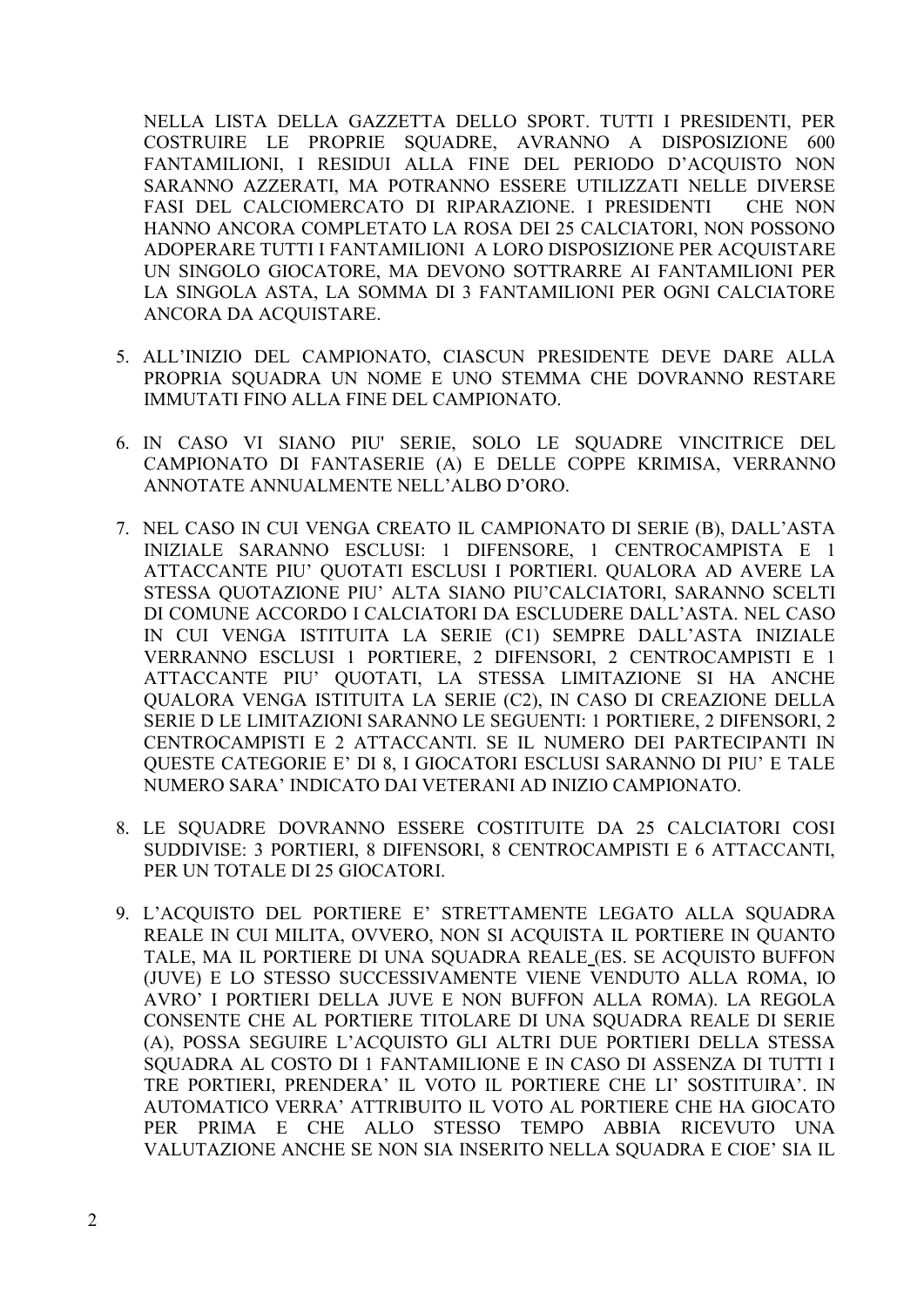TERZO PORTIERE (SE A PIU' PORTIERI IN UNA PARTITA VENISSE ATTRIBUITO UN VOTO, VARRA' LA VALUTAZIONE DEL PRIMO PORTIERE INSERITO NELLA ROSA INVIATA). NEL CASO IN CUI TUTTI I PORTIERI NON GIOCHINO LA ROSA NON SARA' ESPOSTA A RISCHIO ZERO IN QUEL REPARTO, IN QUANTO SARA' ATTRIBUITO AD UNO DEI TRE PORTIERI IL VOTO POLITICO DI 6.

- 10. NEL CASO IN CUI UNO DEI PARTECIPANTI, SOLO PER LA PRIMA PARTITA DI CAMPIONATO NON DIA LA FORMAZIONE, GLI VERRA' ATTRIBUITA UNA FORMAZIONE D'UFFICIO, METTENDO PER REPARTO I GIOCATORI MENO QUOTATI, CON L'APPLICAZIONE DELLO SCHEMA 4-4-2.
- 11. LA FORMAZIONE DOVRA' ESSERE COMPOSTA SECONDO GLI SCHEMI TRADIZIONALI: 4-4-2; 3-4-3; 3-5-2; 5-3-2; 4-5-1; 5-4-1; 4-3-3; 6-3-1 ; 3-6-1; QUALORA NON SI RIESCA A RISPETTARE TALI SCHEMI, LA SQUADRA SARA' ESPOSTA AL RISCHIO ZERO. NEL CASO IN CUI UN COMUNICHI UNA FORMAZIONE NON RISPETTANDO GLI SCHEMI DEL COMMA PRECEDENTE, QUINDI METTENDO PER REPARTO MENO O PIU' GIOCATORI DI QUELLI PREVISTI DAGLI SCHEMI, IL REPARTO PRENDERA' ZERO, PER CIASCUN GIOCATORE MANCANTE, E VERRA' TOLTO DAI REPARTI IN ECCEDENZA L'ULTIMO GIOCATORE IN ORDINE PROGRESSIVO, IL GIOCATORE VERRA' TOLTO PARTENDO DAL REPARTO DEI DIFENSORI SALENDO FINO AGLI ATTACCANTI.
- 12. QUALORA I PARTECIPANTI, PER QUALSIASI MOTIVO, NON INVIANO LA FORMAZIONE, VERRA'PUBBLICATE IN AUTOMATICO LA FORMAZIONE PRECEDENTE. LA SUDDETTA REGOLA NON VERRA'APPLICATA SOLO NEL CASO IN CUI NELLE AREE PERSONALI E' PREVISTA LA FORMAZIONE PREDEFINITA, CIOE' UNA FORMAZIONE DATA DAI PARTECIPANTI AD INIZIO CAMPIONATO E CHE PUO' ESSERE MODIFICATA IN OGNI MOMENTO DEL CAMPIONATO, TALE FORMAZIONI VARRA' OGNI VOLTA CHE IL PRESIDENTE NON INVIA LA FORMAZIONE.
- 13. SE NELLE FORMAZIONI INVIATE, RISULTERA' PRESENTE UNO STESSO GIOCATORE TRA I TITOLARI E I PANCHINARI, QUESTO SARA' AUTOMATICAMENTE CONSIDERATO UN TITOLARE E LA PANCHINA RIMARRA' SPROVVISTA DI 1,2 O 3 GIOCATORI. NEL CASO IN CUI LO STESSO GIOCATORE VENGA INDICATO DUE O TRE VOLTE O TRA I TITOLARI O TRA I PANCHINARI, RESTERA' COME PRIMA INDICAZIONE, E AL POSTO DEL CALCIATORE PIU' VOLTE INDICATO SI APPLICHERA' LA REGOLA DEL COMMA PRECEDENTE.
- 14. LE SQUADRE OLTRE AI GIOCATORI TITOLARI, DOVRANNO SCHIERARE 3 GIOCATORI IN PANCHINA PER OGNI RUOLO, DIFENSORI, CENTROCAMPISTI, ATTACCANTI; NEL CASO IN CUI UN GIOCATORE TITOLARE NON ABBIA OTTENUTO NESSUN VOTO, ENTRANO IN ORDINE PROGRESSIVO I GIOCATORI PRESENTI IN PANCHINA DELLO STESSO REPARTO. QUALORA IN QUEL REPARTO CI SIANO GIOCATORI SENZA VALUTAZIONE VARRA' AL FINE DEGLI INGRESSI DALLA PANCHINA LA SEGUENTE REGOLA: SE MANCANO I DIFENSORI TITOLARI ENTRERA' IL 1° DIFENSORE PANCHINARO SE MANCA IL 1° ENTRERA' IL 2° E IN ASSENZA DEL 2° ENTRERA' IL 3°, SE MANCANO TUTTI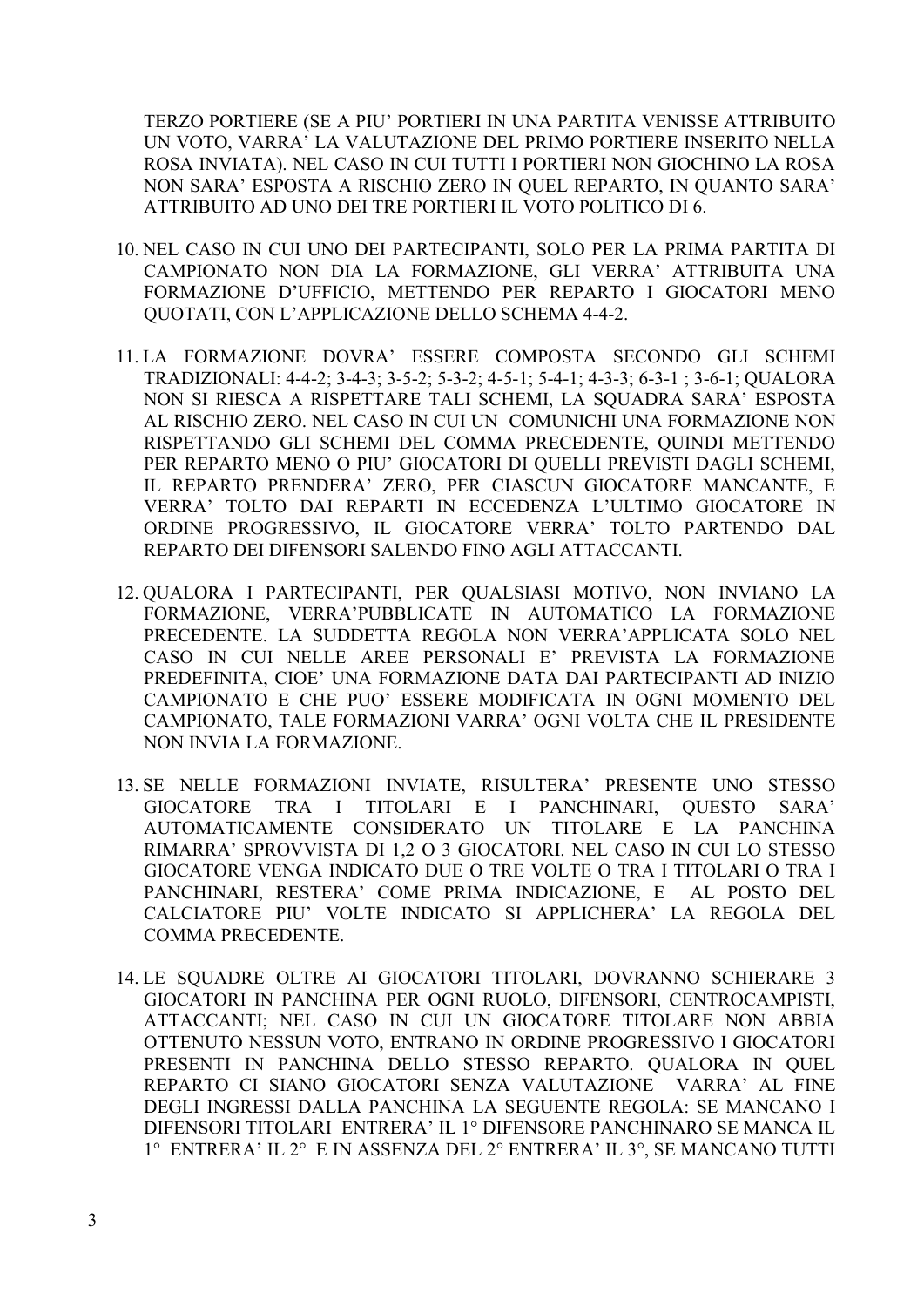I DIFENSORI LA SQUADRA SARA' ESPOSTA AL RISCHIO ZERO, IN QUANTO NON POSSONO ENTRARE GIOCATORI DI ALTRI REPARTI. NEL CASO DEI CENTROCAMPISTI SI APPLICHERA' LA SUDDETTA REGOLA, MA SE MANCANO TUTTI I CENTROCAMPISTI PANCHINARI POSSONO ENTRARE NELL'ORDINE DESCRITTO IN PRECEDENZA SOLO I DIFENSORI. PER GLI ATTACCANTI SI APPLICA LA STESSA REGOLA, SE MANCANO TUTTI GLI ATTACCANTI PANCHINARI, POSSONO SUBENTRARE PRIMA I DIFENSORI SE MANCANO ANCHE I DIFENSORI, ENTRERANNO I CENTROCAMPISTI. GLI INGRESSI DALLA PANCHINA SARANNO SEMPRE IN ORDINE PROGRESSIVO (ES. ENTRA IL PRIMO DEL REPARTO IN QUEL RUOLO IN CASO DI ASSENZA IL SECONDO E IN CASO DI ASSENZA DI QUEST'ULTIMO IL TERZO). TUTTO CIO' SEMPRE NEL RISPETTO DEI MODULI INDICATI. NON SI POSSONO FARE ENTRARE PER REPARTO GIOCATORI SUPERIORI A QUELLI PREVISTI DA MODULI INDICATI IN PRECEDENZA (ES. 4-4-2; 3-4-3; 3-5-2; 5-3-2; 4-5-1; 5-4-1; 4-3-3).

- 15. IL TOTALE DI OGNI SINGOLA SQUADRA PER GIORNATA SI OTTIENE DALLA SOMMA DEI SINGOLI VOTI DATI AD OGNI GIOCATORE DALLA GAZZETTA DELLO SPORT.
- 16. L'ELENCO DEI BONUS E MALUS DA SOMMARE O SOTTRARRE AI VOTI ATTRIBUITI AD OGNI SINGOLO CALCIATORE IN LINEA GENERALE SONO I SEGUENTI:

BONUS: +3 PUNTI PER OGNI GOL SEGNATO; +1 PUNTO PER OGNI ASSIST; +3 PUNTI PER OGNI RIGORE PARATO DAL PROPRIO PORTIERE;

MALUS: -0,5 PUNTO PER OGNI AMMONIZIONE; -1 PER OGNI ESPULSIONE; -1 PUNTO PER OGNI GOL SUBITO DAL PROPRIO PORTIERE; -2 PUNTI PER OGNI AUTOGOL; -3 PUNTI PER OGNI RIGORE SBAGLIATO.

TUTTI I BONUS ED I MALUS UFFICIALI APPLICATI AL FANTACALCIO KRIMISA, COMPRESO I DIVERSI PUNTI DI BONUS APPLICATI PER I GOL REALIZZATI DAI CALCIATORI PER OGNI REPARTO, ANCHE SE NON MENZIONATI SOPRA, SONO QUELLI DELLA GAZZETTA DELLO SPORT.

- 17. **LA CLASSIFICA CHE STABILIRA' IL VINCITORE SARA' CALCOLATA MEDIANTE LA SOMMA DI TUTTI I VOTI DEI CALCIATORI DI OGNI SINGOLA SQUADRA PER OGNI PARTITA E QUINDI SI SOMMERRANNO TUTTI I PUNTEGGI TOTALI DI OGNI GIORNATA DI CAMPIONATO PER SINGOLA SQUADRA, IL VINCITORE DEL CAMPIONATO SARA' CHI TOTALIZZERA' IL PUNTEGGIO PIU' ALTO ALLA FINE DEL CAMPIONATO. NEL CASO IN CUI ALLA FINE DEL CAMPIONATO VI SIANO PIU' SQUADRE IN EX AEQUO, I VINCITORI SARANNO TUTTE LE SQUADRE IN EXEQUO INOLTRE, QUALORA AL 1°POSTO DI SERIE (A) SI SIANO CLASSIFICATE PIU' SQUADRE QUESTE DEVONO ESSERE ANNOTATE NELL'ALBO D'ORO. LE SQUDRE VINCENTI IL FANTACAMPIONATO DI SERIE A E LE COPPE KRIMISA O UN' EVENTUALE CLASSIFICA GENERALE QUALORA VI SIANO PIU' SERIE, SARANNO ANNOTATE NELL'ALBO D'ORO (ELENCO DELLE SQUADRE VINCENTI LE DIVERSE COMPETIZIONI).**
- 18. QUALORA VENGANO ISTITUITE LA SERIE (B), (C1) E (C2) O ALTRE SERIE, SARANNO ADOTTATI I SEGUENTI CRITERI DI RECIPROCITA' TRA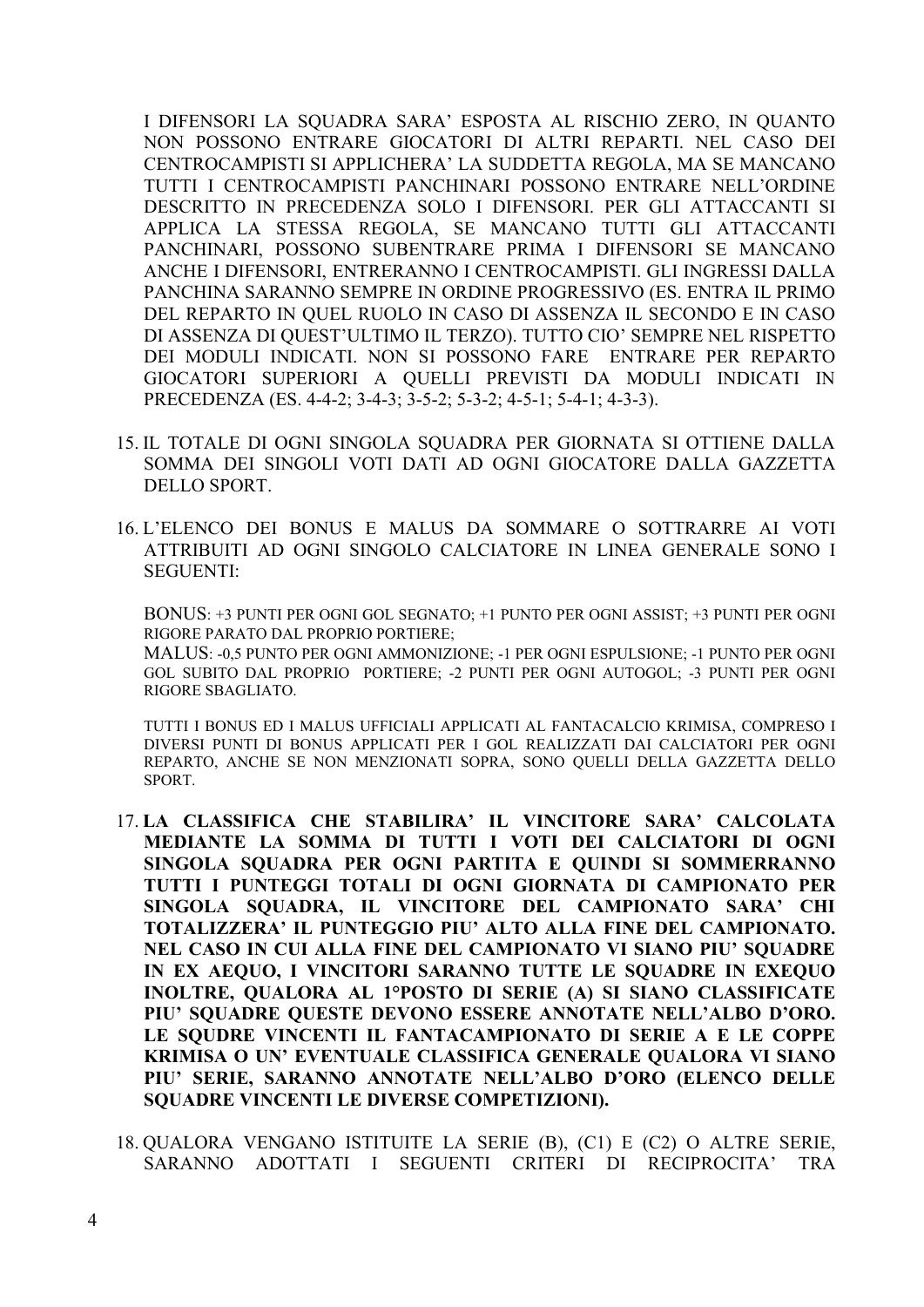PROMOZIONI E RETROCESSIONE: LE PRIME TRE SQUADRE DI SERIE INFERIORE SARANNO PROMOSSE NELLA SERIE SUPERIORE, E VICEVERSA LE ULTIME TRE DELLA SERIE SUPERIORE SARANNO RETROCESSE NELLA SERIE INFERIORE. LA SQUADRA CHE SI AGGIUDICHERA' LA COPPA KRIMISA IN AUTOMATICO VERRA' PROMOSSA NELLA SERIE IMMEDIATAMENTE SUPERIORE, QUESTO A DISCAPITO DELLA TERZA CLASSIFICATA DELLA SERIE DI APPARTENENZA. LA SQUADRA VINCITRICE DELLA COPPA KRIMISA QUALORA NELLA PROPRIA SERIE SI SIA CLASSIFICATA NELLE ULTIME TRE POSIZIONE, HA DIRITTO A RESTARE NELLA SERIE DI APPARTENENZA, A DISCAPITO DELLA TERZA CLASSIFICATA DELLA SERIE INFERIORE. LA REGOLA DELLA RECIPROCITA' DELLE 3 PROMOSSE E 3 RETROCESSE NON VALE QUALORA VENGA ISTITUITA UN'ALTRA SERIE CON 8 SQUADRE, IN TAL CASO NELLE SERIE CON 8 SQUADRE LE PROMOSSE ALLA SERIE SUPERIORE SARANNO 2.

- 19. NEL CASO IN CUI NELLE DIVERSE SERIE (SEMPRE NEL RISPETTO DELL'ARTICOLO PRECEDENTE), A FINE STAGIONE VI SIA UNA SITUAZIONE DI EX AEQUO PER IL TERZO POSTO SIA DEI PROMOSSI CHE DEI RETROCESSI, SARANNO APPLICATI I SEGUENTI CRITERI PER STABILIRE SIA LA SQUADRA CHE SARA' PROMOSSA NELLA SERIE IMMEDIATAMENTE SUPERIORE, CHE LA SQUADRA AVENTE DIRITTO A RIMANERE NELLA PROPRIA (IN CASO DELLE ULTIME TRE): 1) MEDIA DEI CINQUE PUNTEGGI PIU' ALTI DELL'INTERA STAGIONE; 2) PUNTEGGIO PIU' ALTO IN UNA GIORNATA DI CAMPIONATO; 3) PUNTEGGIO PIU'ALTO NELL'ULTIMA GIORNATA; 4) MIGLIOR POSIZIONAMENTO IN COPPA 5) TITOLI VINTI IN PASSATO; 6) SORTEGGIO. GLI STESSI CRITERI SI APPLICANO NELLE DIVERSE SERIE, NEL CASO IN CUI NELLA TERZ'ULTIMA POSIZIONE VI SIANO PIU' SQUADRE A PARI MERITO.
- 20. SE A INIZIO CAMPIONATO, UNO O PIU' PARTECIPANTI AMMESSI DI DIRITTO AD UNA QUALSIASI SERIE DEL FANTACALCIO KRIMISA, RINUNZINO A PARTECIPARE, SUBENTRERANNO IN AUTOMATICO IN ORDINE DI CLASSIFICA PRIMA LE SQUADRE CHE SONO RETROCESSE DALLA SUDDETTA SERIE (RIPESCAGGIO) NEL CAMPIONATO APPENA CONCLUSO, IN CASO DI PARI MERITO IN QUESTA CLASSIFICA SI APPLICHERANNO I CRITERI DI SCELTA PREVISTI DALL'ART. 18, IN CASO DI RINUNZIA DA PARTE DI TUTTI I PRESIDENTE RETROCESSI, SUBENTRERANNO LE SQUADRE DELLA SERIE INFERIORE, FINO AL RAGGIUNGIMENTO DI N.10 SQUADRE, IN BASE ALL'ORDINE PROGRESSIVO DI CLASSIFICA DELL'ANNO PRECEDENTE, TUTTO CIO' NEL RISPETTO DELL'ARTICOLO 18 DEL PRESENTE. NELLE DIVERSE SERIE PARTECIPERANNO DI DIRITTO COLORO CHE L'ANNO PRECEDENTE ABBIANO FATTO TALE CAMPIONATO E NON SIANO STATI PROMOSSI OPPURE NON SIANO RETROCESSI, NEL CASO IN CUI UNA O PIU' SQUADRE PROMOSSE DALLE SERIE INFERIORI A QUELLE SUPERIORI RINUNZINO A PARTECIPARE, SUBENTRERANNO DI DIRITTO LE SQUADRE APPARTENENTI ALLA SERIE INFERIORE MIGLIOR CLASSIFICATE NEL CAMPIONATO IN BASE ALL'ORDINE DI CLASSIFICA (MIGLIOR POSIZIONAMENTO) E IN CASO EX AEQUO SI APPLICANO I CRITERI DELL'ART.19.

### **TITOLO III**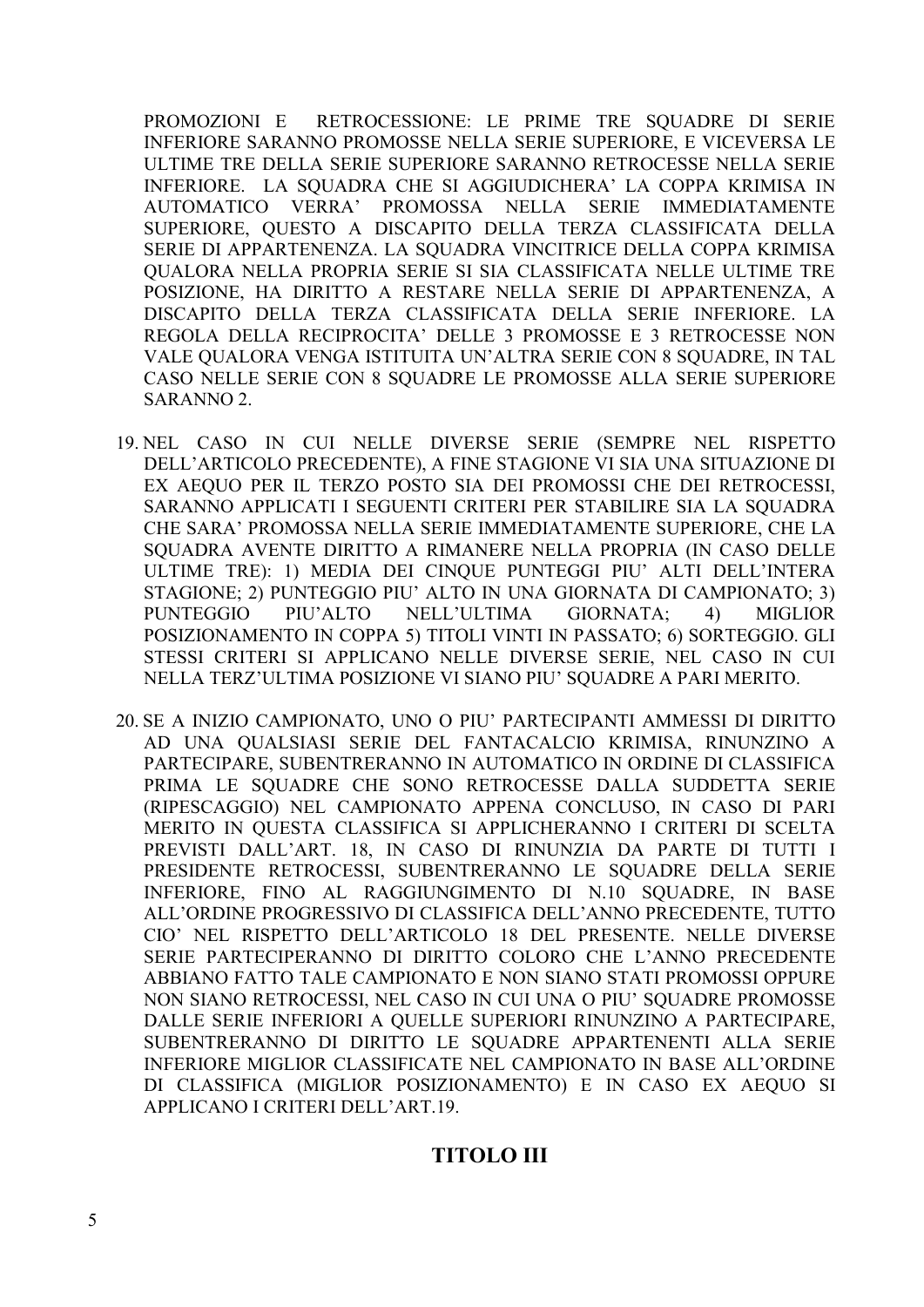### **COPPA KRIMISA, CHAMPIONS KRIMISA E SUPER COPPA KRIMISA**

- 21. **COPPA KRIMISA:** TUTTE LE SQUADRE APPARTENENTI ALLA SERIE (A VIRTUALE) DEL FANTACALCIO KRIMISA O IN CASO DI CREAZIONI DI DIVERSE SERIE SEMPRE DEL FANTACALCIO KRIMISA, PARTECIPANO IN AUTOMATICO ALLA COPPA KRIMISA, E SARANNO INSERITE ALL'INTERNO DI GIRONI SEGUENDO I CRITERI DEGLI ARTICOLI SUCCESSIVI. LE ESTRAZIONI DEI GIRONI VERRANNO FATTE ALL'INIZIO DEL CAMPIONATO. AI FINI DELLA CLASSIFICA DEI GIRONI SI DANNO I SEGUENTI PUNTI: 3 PUNTI PER LA PARTITA VINTA; 1 PUNTO PER IL PAREGGIO. ALLE SQUADRE CHE GIOCANO IN CASA SI ATTRIBUISCE UN EXTRA BONUS DI + 2 SUL PUNTEGGIO TOTALE DI GIORNATA, (ES. SE IN QUELLA GIORNATA LA SQUADRA IN CASA REALIZZI IL PUNTEGGIO DI 70, LA SOMMA COMPRENSIVA DI EXTRA BONUS SARA' 72) , TALE REGOLA E' APPLICABILE SOLO PER LE PARTITE CHE SI DISPUTANO CON IL DOPPIO INCONTRO DI ANDATA E RITORNO (SCONTRI DIRETTI FUORI E DENTRO I GIRONI). L'ORDINE CRONOLOGICO DELLE PARTITE DA DISPUTARE IN CASA E FUORI CASA SARA' CAUSALE, PER I GIRONI SI APPLICHERA' L'ORDINE DELLE ESTRAZIONI ( ES. LA SQUADRA A CONTRO LA SQUADRA B, GIOCA LA PRIMA IN CASA LA SQUADRA A), NELLA LA FASE SUCCESSIVA AI GIRONI, GIOCHERANNO PER PRIMA IN CASA LE SECONDE CLASSIFICATE (ES. 2°GIR. A CONTRO 1°GIR. B, GIOCA IN CASA PRIMA LA 2°GIR. A) MENTRE NELLE ULTERIORI FASI GIOCHERA' PER PRIMA IN CASA LA SQUADRA APPARTENTE AL GRUPPO CON IL NUMERO SUPERIORE (ES. SQUADRA USCENTE DAL GRUPPO 1 CONTRO QUELLA DEL GRUPPO 2, GIOCA IN CASA PER PRIMA LA ROSA USCENTE DAL GRUPPO 2). ANCHE PER LA CHAMPIONS KRIMISA SIA APPLICHERANNO LA SUDDETTA REGOLA.
- 22. IL PUNTEGGIO TOTALE DI GIORNATA SI REALIZZERA' MEDIANTE LA SOMMA DEI VOTI ATTRIBUITI DALLA GAZZETTA DELLO SPORT AI SINGOLI CALCIATORI, CON AGGIUNTA DI BONUS E SOTTRAZIONI DEI MALUS, IN PIU'SARANNO AGGIUNTI L'EXTRA BONUS DI +2 PUNTI PER LE SQUADRE CHE GIOCANO IN CASA. LA SOMMA TOTALE DI GIORNATA SARA' CONVERTITA IN MARCATURE, UNA SQUADRA PER POTER FARE UN GOL DEVE TOTALIZZARE MINIMO LA SOMMA DI 66 PUNTI , E PER OGNI SEI PUNTI IN PIU' SI REALIZZA UN'ALTRA MARCATURA, LE TABELLE DELLE MARCATURE SONO LE SEGUENTI:

fino  $65,5$  punti = 0 gol; da 66 a 71,5 punti = 1 gol; da 72 a 77,5 punti = 2 gol; da 78 a 83,5 punti = 3 gol; da 84 a 89, 5 punti  $=$  4 gol; da 90 a 95,5 punti = 5 gol; da 96 a 101,5 punti = 6 gol; e così via …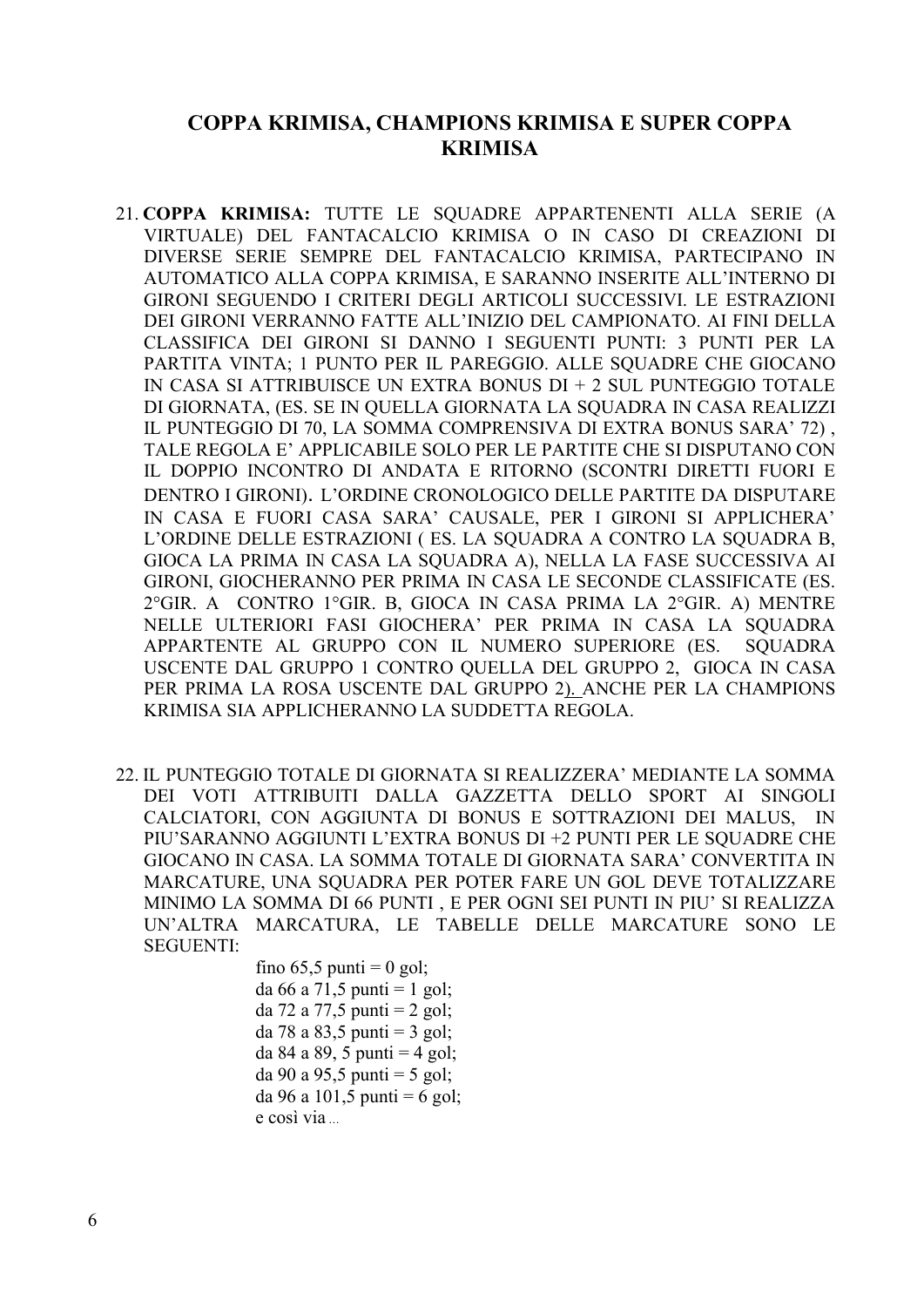- 23. LA COPPA KRIMISA SI DISPUTERA' TRA TUTTI I PARTECIPANTI DELLE SERIE APPARTENENTI AL FANTACALCIO KRIMISA. IL NUMERO DEI GIRONI VARIA AL VARIARE DELLE SERIE CREATE, INFATTI SE VENISSERO CREATE SOLO LA SERIE (A) O LA SERIE A E LA SERIE (B), I GIRONI SAREBBERO SOLO DI QUALIFICAZIONE E NON CI SAREBBE LA FASE PRELIMINARE, MENTRE SE FOSSERO CREATE ANCHE ALTRE SERIE SUPERIORI A 2, CI SAREBBERO DUE FASI: QUELLA PRELIMINARE CON SQUADRE ESCLUSIVAMENTE DELLE SERIE INFERIORI ALLA (B), CON PARTITE DI SOLO ANDATA E LA SECONDA FASE DI QUALIFICAZIONE CON SCONTRI DI ANDATA E RITORNO, COMPOSTI DALLE SQUADRE QUALIFICATE DAI GIRONI PRELIMINARI E LE SQUADRE DI SERIE  $(A)$  E DI SERIE  $(B)$ .
- 24. LA COPPA KRIMISA PUO' ESSERE COMPOSTA DA 2 GIRONI DA 5 SQUADRE SE SIA PRESENTE LA SOLA SERIE (A) OPPURE SE VI SIA LA FASE PRELIMINARE NEL CASO IN CUI VENGANO ISTITUITE ALTRE SERIE, MA IN QUEST'ULTIMA IPOTESI VI SARA' UNA FASE SUCCESSIVA (SOTTO INDICATA):

**FASE PRELIMINARE**: SI HA SOLO IN CASO DI CREAZIONI DI SERIE INFERIORI ALLA (B). SE VI FOSSE SOLO LA (C1), I GIRONI PRELIMINARI SAREBBERO 2 DI 5 SQUADRE E APPRODEREBBERO AI GIRONI DI QULIFICAZIONE SUCCESSIVI SOLO LE PRIME 2 SQUADRE DEI GIRONI, IN CASO DI (C1) E (C2) I GIRONI SARANNO 4 DI 5 SQUADRE SOLO DI SERIE (C1) E (C2), IN TUTTI QUESTI CASI LE SQUADRE SI SCONTRERANNO TRA DI LORO MEDIANTE PARTITA DI SOLO ANDATA E SARANNO PROMOSSE ALLA SECONDA FASE LE PRIME 3 DI OGNI GIRONE, MENTRE SE FOSSERO CREATE ALTRE SERIE I GIRONI DIVENTEREBBERO 6 DA 5 SQUADRE CON LA QUALIFICAZIONE AL TURNO SUCCESSIVO DELLE PRIME 2. IN CASO DI EX AEQUO AI FINI DELL'INDIVIDUZIONE DELLE SQUADRE QUALIFICATE, SI APPLICHERANNO I CRITERI PREVISTI IN FONDO AL PRESENTE ARTICOLO.

**FASE DI QUALIFICAZIONE**: SE VENISSE COSTITUITA SOLO LA SERIE (A) E LA SERIE (B), I GIRONI SAREBBERO 4 DI 5 SOUADRE, INVECE SE VENISSE COSTITUITA ANCHE LA SERIE (C1) I GIRONI SAREBBERO 4 GIRONI DA 6 SQUADRE COMPOSTI DALLE SQUADRE DI SERIE (A) E (B) E LE PROMOSSE DAI GIRONI DELLA FASE PRELIMINARE, SE VENISSE CREATA ANCHE LA C2, E UN'ALTRA SERIE (ES. LA SERIE D) I GIRONI SAREBBERO 8 DI 4 SQUADRE, IN TUTTI QUESTI CASI LE SQUADRE AMMESSE ALLA FASE SUCCESSIVA SARANNO SEMPRE LE PRIME 2 DI OGNI GIRONI, IN CASO DI EX AEQUO PER L'INDIVIDUAZIONE DELLE SQUADRE AMMESSE ALLA FASE SUCCESSIVA, SI APPLICHERANNO LE REGOLE DELL'ART. SUCCESSIVO. ALL'INTERNO DEI GIRONI TUTTE LE ROSE SI SCONTREANNO TRA DI LORO MEDIANTE PARTITE DI ANDATA E RITORNO. LE FASI SUCCESSIVE AI GIRONI SONO GLI OTTAVI SOLO IN CASO DI CREAZIONE DI SERIE INFERIORI ALLA C1 E, I QUARTI, LE SEMIFINALI E LE FINALI, COSI COME REGOLATE DAGLI ARTICOLI DI SEGUITO RIPORTATI. LE FASE SUCCESSIVA AI GIRONI SARANNO I SEDICESIMI SOLO NEL CASO IN CUI VI SIANO PIU' DI 5 0 6 SERIE.

**COMPOSIZIONE DEI GIRONI PRELIMINARI (IN CASO DI ISTITUZIONE DI SERIE INFERIORI ALLA B**; **IN CASO DI SOLA (C1) I GIRONI SARANNO COSI COMPOSTI** : **GIRONE PRELIMINARE A: 5 SOUADRE DI (C1);**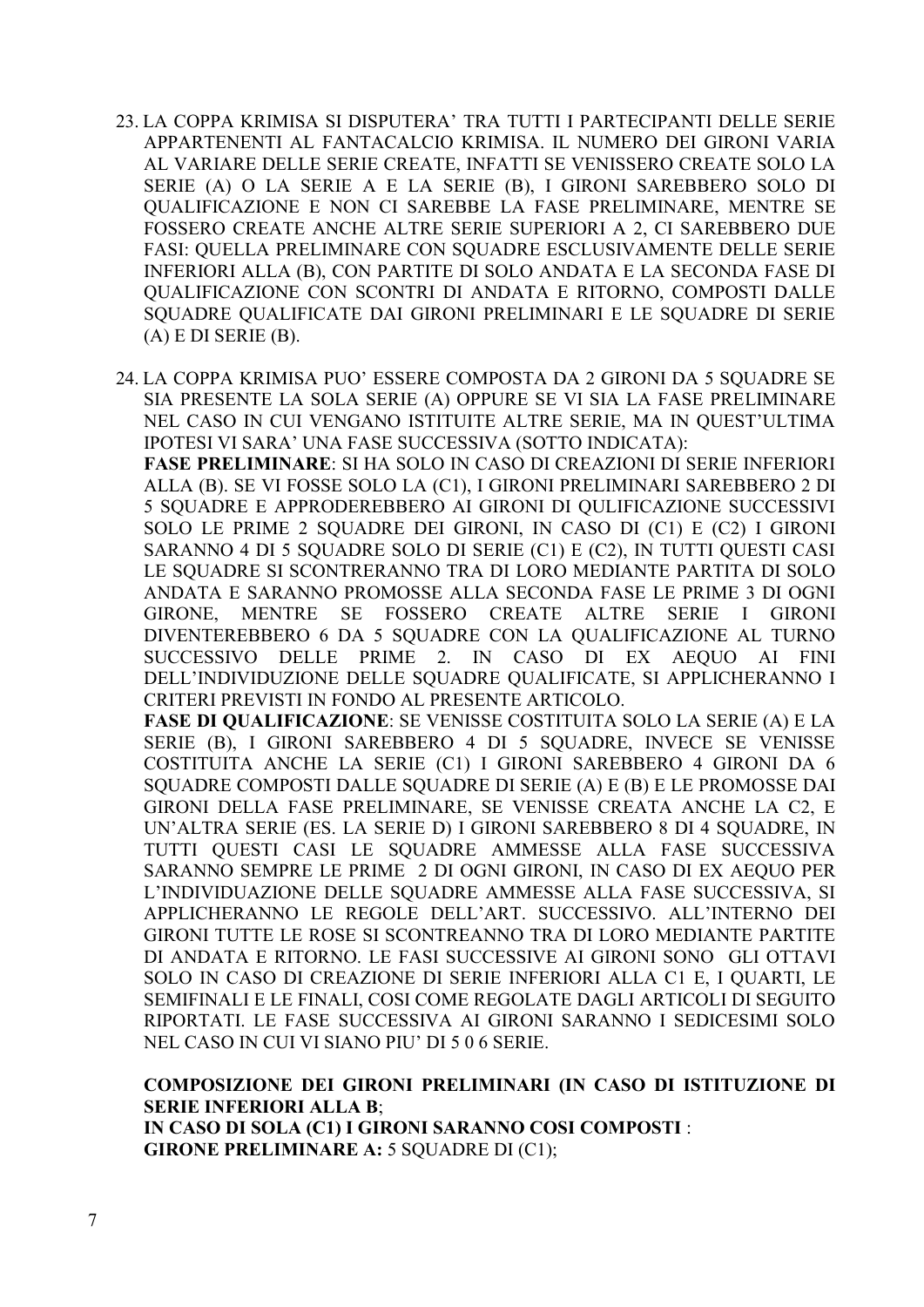#### **GIRONE PRELIMINARE B:** 5 SQUADRE (C1);

#### **QUALORA VENGA CREATA ANCHE LA SERIE (C2) , LA COMPOSIZIONE E' LA SEGUENTE:**

**GIRONE PRELIMINARE A**: 3 SQUADRE DI SERIE (C1) E 2 DI (C2); **GIRONE PRELIMINARE B**: 3 SQUADRE DI SERIE (C2) E 2 DI (C1); **GIRONE PRELIMINARE C**: 3 SQUADRE DI SERIE (C2) E 2 DI (C1); **GIRONE PRELIMINARE D**: 3 SQUADRE DI SERIE (C1) E 2 DI (C2);

**IN CASO DI CREAZIONE ANCHE DELLA SERIE (D)** LA COMPOSIZIONE E' LA SEGUENTE:

**GIRONE PRELIMINARE A:** 3 SQUADRE DI SERIE (C1), 1 DI (C2) E 1 DI (D); **GIRONE PRELIMINARE B:** 2 SOUADRE DI SERIE  $(C1)$ , 2 DI  $(D)$  E 1 DI  $(C2)$ ; **GIRONE PRELIMINARE C:**2 SQUADRE DI SERIE (C1), 2 DI (C2) E 1 DI (D); **GIRONE PRELIMINARE D: 3 SOUADRE DI SERIE (C2), 1 DI (C1) E 1 DI (D); GIRONE PRELIMINARE E:** 1 SQUADRA DI SERIE (C1), 2 DI (C2) E 2 DI (D); **GIRONE PRELIMINARE F:** 1 SQUADRA DI SERIE (C1), 1 DI (C2) E 3 DI (D);

#### **COMPOSIZIONE DEI GIRONI DI QUALIFICAZIONE**:

IN CASO DI CREAZIONE DELLE SOLE SERIE A E SERIE B LA COMPOSIZIONE SARA' LA SEGUENTE:**GIRONE A:** 3 SQUADRE DI SERIE (A) E 2 DI SERIE (B); **GIRONE B:** 3 SQUADRE DI SERIE (B) E 2 DI SERIE (A); **GIRONE C:** 3 SQUADRE DI SERIE (A) E 2 DI SERIE (B); **GIRONE D:** 3 SQUADRE DI SERIE (B) E 2 DI SERIE  $(A)$ .

**NEL CASO DI CREAZIONE ANCHE DELLA SERIE C1**, I GIRONI SARANNO 4 DA 6 SQUADRE: **GIRONE A**: LA 1° CLASSIFICATA DEL GIRONE PRELIMINARE A + 2 SQUADRE DELLA SERIE (A) + 3 DI SERIE (B); **GIRONE A**: LA 2° CLASSIFICATA DEL GIRONE PRELIMINARE  $A + 3$  SQUADRE DELLA SERIE  $(A) + 2$  DI SERIE  $(B)$ ; **GIRONE C**: LA 1° CLASSIFICATA DEL GIRONE PRELIMINARE B + 2 SQUADRE DELLA SERIE (A) + 3 DI SERIE (B) ; **GIRONE D**: LA 2° CLASSIFICATA DEL GIRONE PRELIMINARE  $B + 3$  SOUADRE DELLA SERIE (A) + 2 DI SERIE (B).

**NEL CASO DI CREAZIONE DELLA SERIE C2 E ANCHE DELLA D**, **GIRONE A**: LA 1° CLASSIFICATA DEL GIRONE PRELIMINARE A + LA 2° DEL GIRONE PRELIMINARE F+1 SQUADRE DI SERIE (B) E 1 DI SERIE (A); **GIRONE B:** LA 1° CLASSIFICATA DEL GIRONE PRELIMINARE B + 2 SQUADRE DI SERIE (A) E 1 DI SERIE (B); **GIRONE C**: LA 2° CLASSIFICATA DEL GIRONE PRELIMINARE D +1 SQUADRA DI SERIE (A) + 2 DI SERIE (B); **GIRONE D**: LA 1°CLASSIFICATA DEL GIRONE PRELIMINARE C + 2°CLASSIFICATA DEL GIRONE PRELIMINARE  $E + 1$ SQUADRE DI SERIE (B) E 1 DI SERIE (A); **GIRONE E**: LA 1° CLASSIFICATA DEL GIRONE PRELIMINARE D +1 SQUADRE DI SERIE (A) + 2 DI SERIE (B); **GIRONE F**: LA 1° CLASSIFICATA DEL GIRONE PRELIMINARE E + 2° CLASSIFICATA DEL GIRONE PRELIMINARE C+1 SQUADRE DI SERIE (A) + 1 DI SERIE (B); **GIRONE G**: LA 2° CLASSIFICATA DEL GIRONE PRELIMINARE B+2 SQUADRE DI SERIE (A) + 1 DI SERIE (B); **GIRONE H:**. LA 1° CLASSIFICATA DEL GIRONE PRELIMINARE F  $+ 2^{\circ}$  CLASSIFICATA DEL GIRONE PRELIMINARE A+1 SOUADRE DI SERIE (B) + 1 DI SERIE (A);LE SQUADRE DA INSERIRE SIA NEI GIRONI PRELIMINARI (SQUADRE DI SERIE (C1) E (C2) E (D) CHE QUELLE AMMESSE DI DIRITTO AI GIRONI DI QUALIFICAZIONE SQUADRE DI (A) E DI (B) VERRANNO SORTEGGIATI AD INIZIO CAMPIONATO, LE DATE DEGLI INCONTRI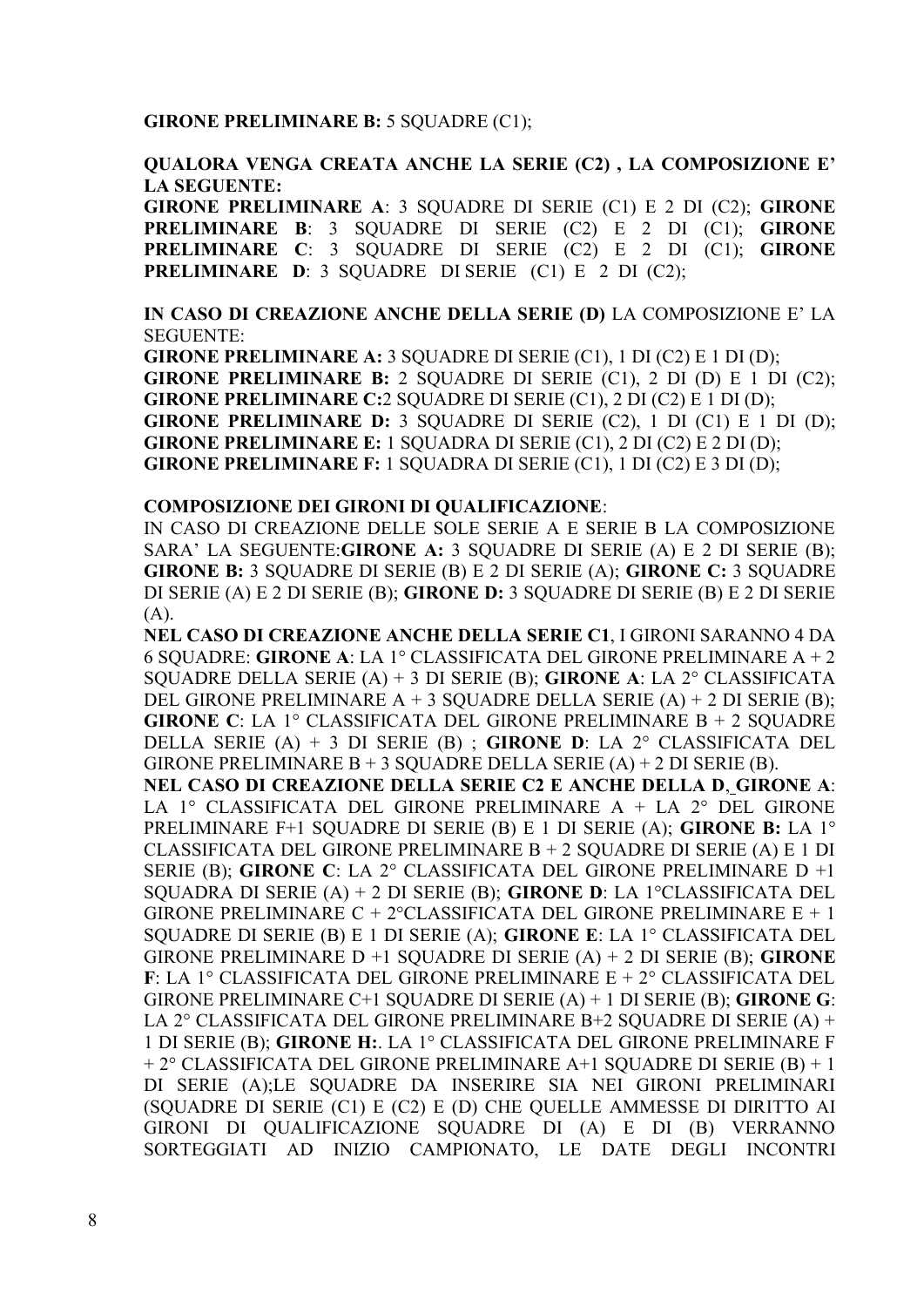VERRANNO' DECISI A INIZIO CAMPIONATO (COME DA ALLEGATO AL PRESENTE).

I CRITERI PER INDIVIDUARE LE SOUADRE AMMESSE AI TURNI SUCCESSIVI IN CASO DI EX AEQUO SONO 2**:**

**CRITERI ALL'INTERNO DEI GIRONI** CHE SONO: 1) GLI SCONTRI DIRETTI, (TRANNE NEI CASI DI PARTITE DI SOLO ANDATA); 2) LA SQUADRA CON DIFFERENZA RETI ALL'ATTIVO NEL GIRONE; 3) MIGLIOR DIFFERENZA RETI NEGLI SCONTRI DIRETTI; 4) RIGIOCARE UN'UNICA PARTITA NEL TURNO SUCCESSIVO, TRA LE SQUADRE IN EX AEQUO E PASSA CHI VINCE LA PARTITA O IN CASO DI PARITA' DI GOL CHI HA TOTALIZZATO IL PUNTEGGIO TOTALE PIU' ALTO; 5) SOMMA COMPLESSIVA DEI PUNTEGGI DI TUTTE LE PARTITE DISPUTATE NEL GIRONE (ES. 65+70=135); 6) MIGLIOR POSIZIONE NEL CAMPIONATO PRECEDENTE, O IN CASO UNA SQUADRA NON ABBIA PARTECIPATO, PASSERA' CHI IN ANNI PASSATI HA PARTECIPATO; 7) TITOLI CLUB; 8) QUALE ULTIMO CRITERIO SARA' EFFETTUATO UN SORTEGGIO*.*

**CRITERI PER GLI SCONTRI DIRETTI (ANDATA E RITORNO) (PER LE FASI SUCCESSIVE AI GIRONI)**, PASSA ALLA FASE SUCCESSIVA DAGLI SCONTRI DI ANDATA E RITORNO, LA SQUADRA CHE ABBIA OTTENUTO PIU' PUNTI, IN CASO DI PARITA DI PUNTI PASSERA' LA SQUADRA CON LA MIGLIOR DIFFERENZA RETI ALL'ATTIVO TOTALIZZATA NELLE SUDDETTE PARTITE, ED ANCORA IN CASO DI PARITA' DI PUNTI E GOL VARRANNO DOPPIO I GOL SEGNATI FUORI CASA, SE PERSISTE LA SITUAZIONE DI EX AEQUO SARANNO APPLICATI I SEGUENTI CRITERI: 1) RIGIOCARE UN'UNICA PARTITA NEL TURNO SUCCESSIVO TRA LE SQUADRE IN EXEQUO E PASSA CHI VINCE LA PARTITA O IN CASO DI PARITA' DI GOL CHI HA TOTALIZZATO IL PUNTEGGIO TOTALE PIU' ALTO; 2) MEDIA DELLE PARTITE DI ANDATA, RITORNO E SPAREGGIO; 3) MEDIA DEGLI INCONTRI DI ANDATA E RITORNO; 4) PUNTEGGIO PIU'ALTO REALIZZATO IN UNA DELLE TRE PARTITE (COMPRESA LO SPAREGGIO);5) MIGLIOR DIFFERENZA RETI TRA I GIRONI E I QUARTI; 6) MIGLIOR PUNTEGGIO TOTALIZZATO NEI RISPETTIVI GIRONI; 7) MIGLIOR POSIZIONE NEL CAMPIONATO, 8) TITOLI CLUB; 9) QUALE ULTIMO CRITERIO SARA' EFFETTUATO UN SORTEGGIO.

- 25. LE PRIME DUE SQUADRE DEL GIRONE, CIOE' COLORO CHE AVRANNO TOTALIZZATO PIU'PUNTI SARANNO AMMESSE AL TURNO SUCCESSIVO. IN CASO DI EX AEQUO, ANCHE NEI GIRONI PRELIMINARI, I CRITERI DA SEGUIRE PER INDIVIDUARE LE SQUADRE CHE APPRODERANNO AL TURNO SUCCESSIVO SONO QUELLI PREVISTI PER I GIRONI (ART.28). NEL CASO DI EX AEQUO TRA PIU' DI DUE SQUADRE, SARA' APPLICATA LA REGOLA DELLA CLASSIFICA AVULSA. CON TALE CRITERIO ACCEDERANNO O ACCEDERA' ALLA FASE SUCCESSIVA LA SQUADRA CHE IN QUEL GIRONE AVRA' TOTALIZZATO PIU' PUNTI NEGLI SCONTRI DIRETTI TRA GLI EX AEQUO, QUALORA PERMANGA UNA SITUAZIONE DI PARITA' TRA LE SQUADRE CON PIU' PUNTI NEGLI SCONTRI DIRETTI (CLASSIFICA AVULSA), SI APPLICHERANNO PER QUESTE I CRITERI INDICATI NEL PRESENTE ARTICOLO.
- 26. TUTTE LE ROSE SI INCONTRERANNO TRA DI LORO SIA ALL'INTERNO DEI RECIPROCI GIRONI TRANNE I GIRONI PRELIMINARI, CHE NEGLI OTTAVI, QUARTI, SEMIFINALI, MEDIANTE SCONTRI CHE PREVEDONO ANDATA E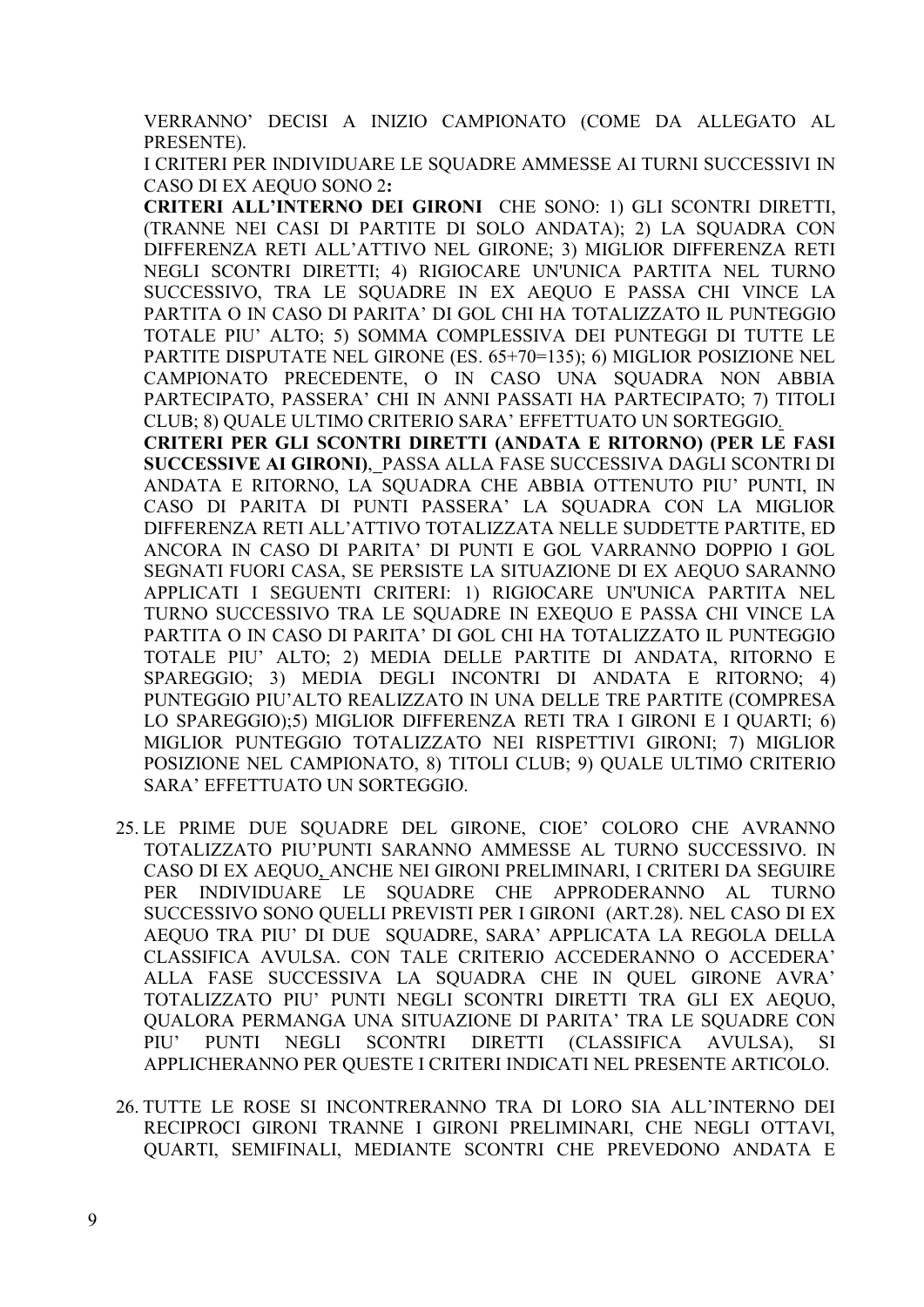RITORNO, TRANNE PER LE FINALI, CHE VERRANNO DISPUTATE IN UN'UNICA PARTITA.

- 27. **SEDICESIMI DI FINALE (SOLO NEL CASO IN CUI CI FOSSERO PIU' DI 5 O 6 SERIE).**
- 28. **OTTAVI DI FINALE** (SOLO IN CASO DI CREAZIONE DELLA C2 E ANCHE DELLA D, CON 8 GIRONI DA 4 SQUADRE): SARANNO AMMESSE AGLI OTTAVI LE PRIME DUE SQUADRE DEL GIRONE CHE AVRANNO TOTALIZZATO PIU'PUNTI, IN CASO DI EXEQUO PER INDIVIDURE LE SQUADRE CHE APPRODERANNO AL TURNO SUCCESSIVO SI APPLICANO I CRITERI PREVISTI ALL'INTERNO DEI GIRONI (ART.24).

**ABBINAMENTI OTTAVI DI FINALE:** 2°GIRONE D vs 1°GIRONE A -( GRUPPO 1); 2°GIRONE A vs 1°GIRONE D-(GRUPPO 2); 2° GIRONE C vs 1°GIRONE B -(GRUPPO 3); 2° GIRONE B-vs 1° GIRONE C ( GRUPPO 4); 2°GIRONE H vs 1°GIRONE E - (GRUPPO 5); 2°GIRONE E vs 1°GIRONE H -(GRUPPO 6); 2°GIRONE G vs 1°GIRONE F -(GRUPPO 7); 2°GIRONE F vs 1°GIRONE G -(GRUPPO 8).

29. **QUARTI DI FINALE**: SARANNO AMMESSE AI QUARTI LE SQUADRE VINCENTI I GIRONI,E IN CASO DI EX AEQUO SI APPLICANO I CRITERI PREVISTI ALL'INTERNO DEI GIRONI (ART.24).

**QUALORA VI SIANO ANCHE GLI OTTAVI DI FINALE** (IN CASO DI CREAZIONE DELLA SERIE C2 O ANCHE DELLA SERIE D) E VI SIANO CASI DI EX AEQUO, I CRITERI DA SEGUIRE PER INDIVIDUARE LE SQUADRE CHE APPRODERANNO AI QUARTI SONO QUELLI PER GLI SCONTRI DIRETTI (ART. 24).

**ABBINAMENTI NEI QUARTI DI FINALE:** LE SQUADRE QUALIFICATE SI INCONTRERANNO MEDIANTE I SEQUENTI ABBINAMENTI: 2°GIRONE D vs 1°GIRONE A -( GRUPPO 1); 2°GIRONE A vs 1°GIRONE D-(GRUPPO 2); 2° GIRONE C vs 1°GIRONE B -(GRUPPO 3); 2° GIRONE B-vs 1° GIRONE C ( GRUPPO 4); **NEL CASO VI SIANO GLI OTTAVI DI FINALE:** 1°PARTITA – VINCENTE DEL GRUPPO 3 vs VINCENTE DEL GRUPPO 1-(1° GRUPPO); 2°PARTITA- VINCENTE DEL GRUPPO 4 vs VINCENTE DEL GRUPPO 2-(2° GRUPPO); 3°PARTITA - VINCENTE DEL GRUPPO 7 vs VINCENTE DEL GRUPPO 5- (3° GRUPPO); 4°PARTITA - VINCENTE DEL GRUPPO 8 vs VINCENTE DEL GRUPPO 6- (4° GRUPPO).

**SEMIFINALI**:LE SQUADRE VINCENTI DEI QUARTI DISPUTERANNO LE SEMIFINALI, IN CASO DI EX AEQUO I CRITERI PER INDIVIDUARE LE SQUADRE CHE APPRODERANNO ALLE SEMIFINALI SONO QUELLI PER GLI SCONTRI DIRETTI (ART. 24).

**ABBINAMENTI SEMIFINALI:** LA VINCENTE DEL 3° GRUPPO vs 1°GRUPPO (1°PARTITA); E LA VINCENTE DEL 4° GRUPPO vs 2°GRUPPO (2°PARTITA).

**FINALI:** LE SQUADRE VINCENTI LE SEMIFINALI DISPUTERANNO LA FINALISSIMA, LE PERDENTI DISPUTERANNO LA FINALE PER IL 3°POSTO. IN CASO DI EXEQUO I CRITERI PER INDIVIDUARE LE SQUADRE CHE APPRODERANNO ALLA FINALE DEL 3°POSTO O ALLA FINALISSIMA SONO QUELLI PER GLI SCONTRI DIRETTI (ART.24).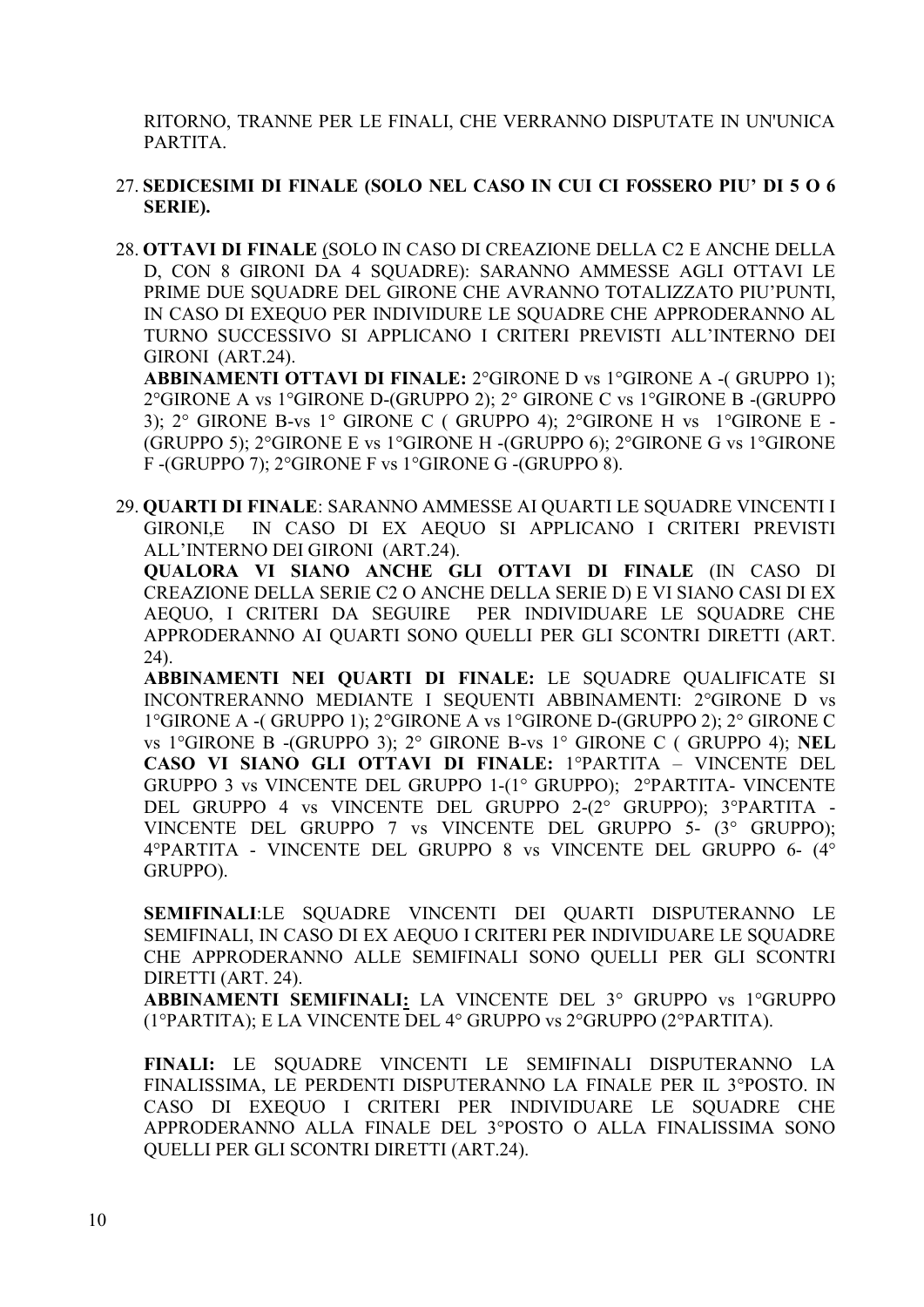- 30. NELLE FINALI, I CRITERI PER STABILIRE IL VINCENTE IN CASO DI PARITA' DI RETI, SONO I SEGUENTI: 1) RIGIOCARE LA PARTITA IN UNO SPAREGGIO E SE VI SIA ANCORA PARITA' SI GIOCHERA' A OLTRANZA FINCHE' UNA DELLE DUE SQUADRE NON VINCA LA PARTITA; 2) PUNTEGGIO PIU' ALTO NELL'ULTIMO SPAREGGIO; 3)MEDIA DEI PUNTEGGI DELLA FINALE E DEGLI ULTERIORI SPAREGGI; 4) GOL FATTI IN TUTTA LA COMPETIZIONE; 5) PUNTEGGIO PIU' ALTO TOTALIZZATO IN UNA SINGOLA GIORNATA DI COPPA; 6) GOL EFFETTIVI FATTI DAI GIOCATORI E NON DALLA SQUADRA IN GENERALE IN COPPA; 7) SORTEGGIO.
- 31. IL VINCITORE DELLA COPPA KRIMISA SE APPARTENENTE AL CAMPIONATO DI SERIE (A) AVRA' DIRITTO A RESTARE NELLA SUDDETTA SERIE, QUALORA APPARTENGA AD ALTRE EVENTUALI SERIE CREATE, AVRA' DIRITTO ALLA PROMOZIONE NELLA SERIE SUPERIORE A DISCAPITO DELL'ULTIMA SQUADRA DELLA PROPRIA CATEGORIA CLASSIFICATA IN UNA POSIZIONE UTILE PER LA PROMOZIONE, IN CASO DI EX AEQUO SI APPLICANO I CRITERI PREVISTI DALL'ART.18.
- 32. SUPER COPPA KRIMISA: I VINCITORI DELLO SCUDETTO (CAMPIONATO DI SERIE A) E DELLA COPPA KRIMISA, AVRANNO DIRITTO NELL'ANNO SUCCESSIVO AL CAMPIONATO E PRECISAMENTE **ALLA 5° GIORNATA**, A DISPUTARE **LA SUPER COPPA KRIMISA**. LA FINALE SI GIOCHERA' IN UN'UNICA PARTITA, IN CASO DI PARITA', I CRITERI PER L'ASSEGNAZIONE DELLA COPPA SONO I SEGUENTI: 1) DISPUTARE UNO SPAREGGIO NEL TURNO SUCCESSIVO 2) SE NESSUNA DELLE DUE SQUADRE VINCE SI ANDRA' AL SECONDO SPAREGGIO, SE PERSISTA ANCORA PARITA', VERRA' FATTA LA SOMMA DEI PUNTEGGI TOTALIZZATI DI ENTRAMBI NELLA FINALE E NEI DUE SPAREGGI; 3) IN CASO DOVESSE PERSISTERE LA SITUAZIONE DI PARITA' SI GIOCHERA'ANCORA UNO SPAREGGIO E' SE DOVESSE PERSISTERE LA SITUAZIONE DI PARITA' SI FARA'LA SOMMA DEI PUNTEGGI TOTALIZZATI NELLA FINALE E I NEI TRE SPAREGGI, COSI AD OLTRANZA FIN QUANDO NON SI VINCA UNO SPAREGGIO OPPURE FIN QUANDO LA SOMMA DEI PUNTEGGI DELLA FINALE E DEGLI SPAREGGI TOTALIZZATI DA UNA FINALISTA SIA SUPERIORE A QUELLA DELL' ALTRA FINALISTA; 5) SORTEGGIO. QUALORA IL VINCITORE DELLO SCUDETTO COINCIDA CON IL VINCITORE DELLA COPPA KRIMISA, L'ALTRA FINALISTA SARA' LA MIGLIOR CLASSIFICATA NELLA COPPA KRIMISA DELL'ANNO PRECEDENTE, CON IL LIMITE DEI SOLI QUATTRO FINALISTI(2°,3°,4° POSTO IN COPPA KRIMISA), IN CASO DI ASSENZA SUBENTREANNO IN ORDINE DI CLASSIFICA LE SQUADRE MIGLIOR CLASSIFICATE IN SERIE (A) NELL'ANNO PRECEDENTE O QUALORA SCORRA TUTTA LA SERIE (A), SUBENTRERANNO LE SQUADRE DI SERIE (B) E COSI VIA CON LE ALTRE SERIE. NEL CASO IN CUI IL VINCITORE DELLO SCUDETTO NON PARTECI AL CAMPIONATO SUCCESSIVO, SUBENTRERA' AL SUO POSTO LA SQUADRA MIGLIOR CLASSIFICATA DELLA PROPRIA SERIE DELL'ANNO PRECEDENTE (SEMPRE IN ORDINE ALLA CLASSIFICA), INVECE, QUALORA NON PARTECI IL VINCITORE DELLA COPPA KRIMISA, ANCHE IN QUESTO CASO SI APPLICHERA' IL CRITERIO DEL MIGLIOR CLASSIFICATO NELLA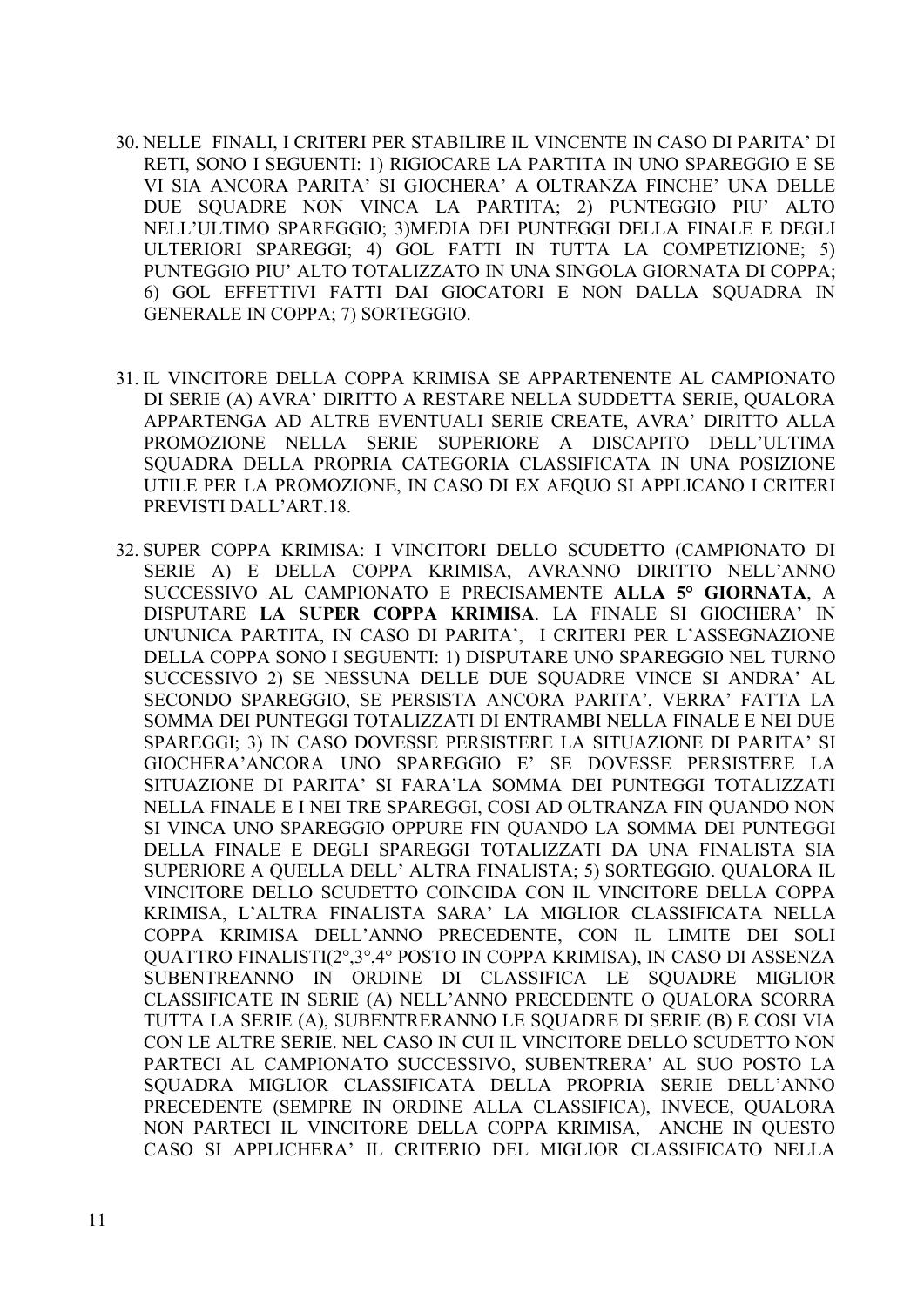COPPA KRIMISA DELL'ANNO PRECEDENTE, CON IL LIMITE DEI SOLI QUATTRO FINALISTI(1°,2°,3°,4° POSTO IN COPPA KRIMISA), SE ANCHE QUESTI QUATTRO NON PARTECIPINO, SUBENTRERA'IL VINCITORE DEL CAMPIONATO DI SERIE (B) DELL'ANNO PRECEDENTE, SE ANCHE QUESTO MANCHI, SI APPLICHERA' AI FINI DELL'INDIVIDUZIONE DELLA SQUADRA IL CRITERIO SUDDETTO, USATO PER LA SERIE (A). SIA LA CLASSIFICA DI SERIE (A) CHE DI (B) DOVRANNO SCORRERE FINO ALL'ULTIMA POSIZIONE.

- 33. **LA CHAMPIONS KRIMISA** SARA' COMPOSTA DALLA SERIE (A) DEL FANTACALCIO KRIMISA E DALLA LEGA TERUN NON APPARTENENTE AL NOSTRO FANTACALCIO. LA CHAMPIONS KRIMISA SARA' DISCIPLINATA DAGLI ARTICOLI CHE REGOLANO LA COPPA KRIMISA, E PER LA COMPOSIZIONE DEI GIRONI VERRANNO SOSTITUITE LE SOUADRE DALLA SERIE (B) IN GIU' CON QUELLE APPARTENENTI ALLA LEGA TERUN.
- 34. **FASE A GIRONI CHAMPIONS KRIMISA.** LA CHAMPIONS KRIMISA SARA' COMPOSTA DALLE **20** SQUADRE TRA TULLE LE SERIE CLASSIFICATESI NELLE PRIME POSIZIONI**.** SARA' REGOLATA DAGLI ARTICOLI CHE REGOLANO LE COPPE. ACCEDERANNO ALLA COPPA LE SQUADRE CHE SI CLASSIFICHERANNO NELLE PRIME **7** POSIZIONI DELLA SERIE A, NELLE PRIME **7** POSIZIONI DELLA LEGA TERUN, NELLE **2°** POSIZIONI DELLA SERIE B, DELLA SERIE C1, DELLA SERIE C2, DELLA SERIE D E LA VINCENTE DELLA CHAMPIONS KRIMISA DELL'ANNO PRECEDENTE. IN CASO DI ASSENZA DELLA SERIE D ACCEDERANNO ALLA COPPA LE SQUADRE CHE SI CLASSIFICHERANNO NELLE PRIME **8** POSIZIONI DELLA SERIE A, NELLE PRIME **8** POSIZIONI DELLA LEGA TERUN, ALLA **1°** POSIZIONI DELLA SERIE B, DELLA SERIE C1, DELLA SERIE C2, E LA VINCENTE DELLA CHAMPIONS KRIMISA DELL'ANNO PRECEDENTE. QUALORA LA VINCENTE SIA GIA' QUALIFICATA, SARA AMMESSA DI DIRITTO ANCHE LA SQUADRA MEGLIO CLASSIFICATA NELLA SERIE DELLA VINCITRICE DELLA CHAMPIONS FACENDO SCALARE LA CLASSIFICA. QUALORA LA CLASSIFICA SIA STATA SCALATA E IL POSTO DELLA VINCITRICE CHAMPIONS RIMANGA VUOTO SARA' AMMESSA LA MIGLIORE CLASSIFICATA DELLE SERIE INFERIORI.

IN CASO DI EX AEQUO TRA SQUADRE APPARTENENTI ALLE DIVERSE SERIE, CLASSIFICATESI NELL'ULTIMA POSIZIONE UTILE PER PARTECIPARE ALLA CHAMPIONS, SARANNO APPLICATI AI FINI DELL'ACCESSO ALLA CHAMPIONS I CRITERI INDICATI NELL'ART. 18. INOLTRE, IN CASO DI RINUNCIA DI UN'AVENTE DIRITTO SUBENTRERANNO IN AUTOMATICO LE SQUADRE MIGLIORI CLASSIFICATESI NELLE RISPETTIVE SERIE O LEGA AVENTE DIRITTO, IN BASE AL SISTEMA DELLO SCORRIMENTO DELLA CLASSIFICA.

### **COMPOSIZIONE GIRONI IN CASO PRESENZA DELLA SERIE D: 4 GIRONI DA 5 SQUADRE:**

**GIRONE A**: LA VINCITRICE DELLA CHAMPIONS KRIMISA, 2 SQUADRE DI LEGA TERUN, 1 DI SERIE B, 1 DI SERIE A;

**GIRONE B**: 2 SQUADRE DI SERIE A, 2 DI LEGA TERUN E LA PRIMA DI SERIE (C1);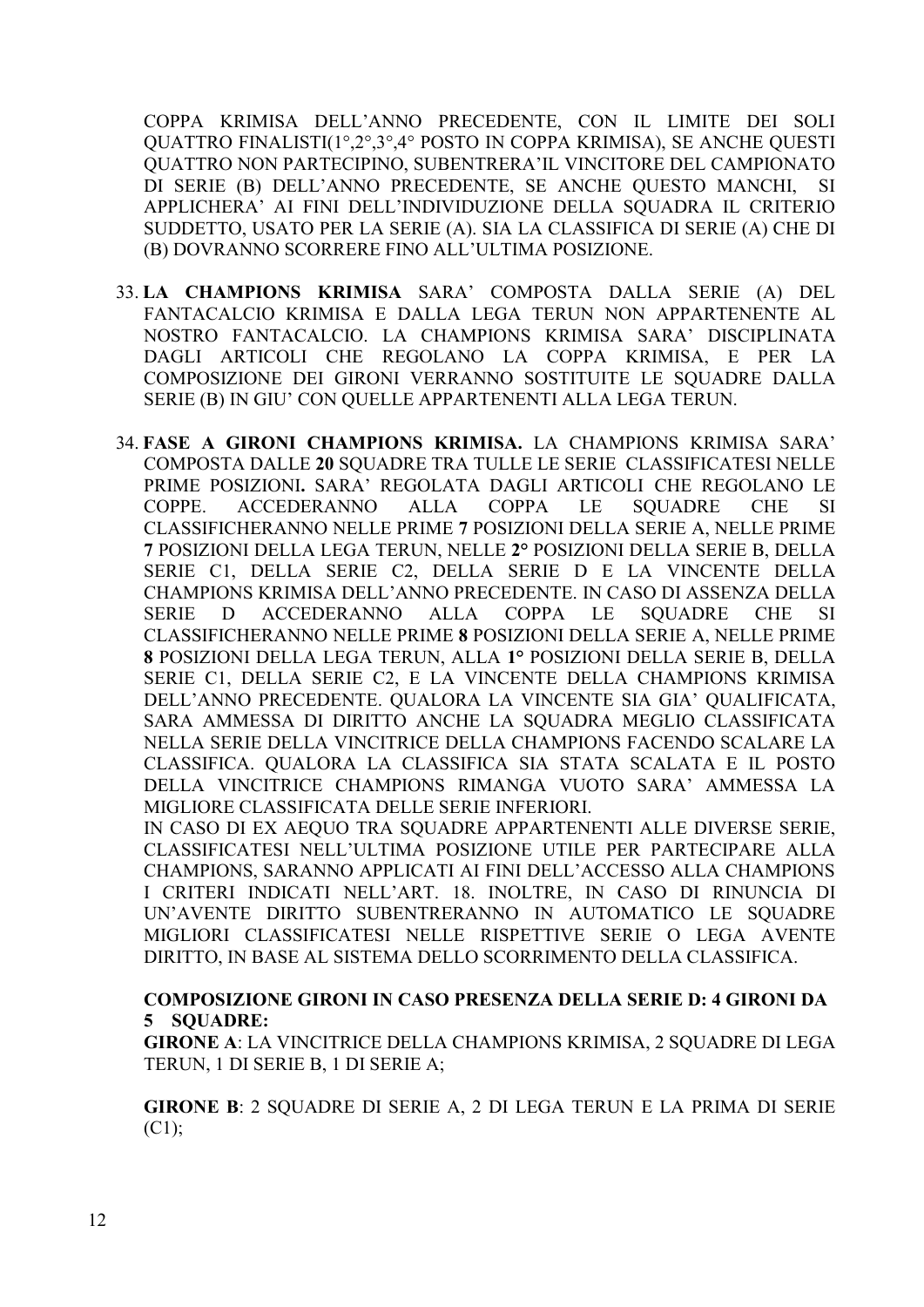**GIRONE C**: 2 SQUADRE DI SERIE A, 1 DI SERIE B, 1 LEGA TERUN E LA PRIMA DI SERIE (C2);

**GIRONE D**: 2 SQUADRE DI SERIE A, 2 DI LEGA TERUN E LA PRIMA DI SERIE  $(D)$ ;

#### **COMPOSIZIONE GIRONI IN CASO DI ASSENZA DELLA SERIE D: 4 GIRONI DA 5 SQUADRE:**

**GIRONE A**: VINCITRICE DELLA CHAMPIONS, KRIMISA 2 SQUADRE DI SERIE A E 2 DI LEGA TERUN;

**GIRONE B**: 2 SQUADRE DI SERIE A, 2 DI LEGA TERUN E LA 1°CLASSIFICATA DI SERIE B;

**GIRONE C**: 2 SQUADRE DI SERIE A, 2 DI LEGA TERUN E LA 1°CLASSIFICATA DI SERIE C1;

**GIRONE D**: 2 SQUADRE DI SERIE A, 2 DI LEGA TERUN E LA 1°CLASSIFICATA DI SERIE C2;

#### *FASE FINALE*

PASSANO ALLA FASE FINALE LE PRIME DUE SQUADRE DI OGNI GIRONE, CIOE' COLORO CHE AVRANNO TOTALIZZATO PIU'PUNTI. PER QUANTO RIGUARDA LE FASI FINALI SI APPLICHERANNO GLI ARTICOLI PRESENTI NEL REGOLAMENTO RIGURDANTI LE FASI FINALI DI COPPA.

36. **PREMIO MICHELE FEDELE.** TALE PREMIO È STATO ISTITUITO NEL 2021, IN RICORDO DEL NOSTRO GRANDE AMICO, PARTECIPANTE STORICO E COLLABORATORE DEL FANTACALCIO KRIMISA. SI AGGIUDICA IL PREMIO MICHELE FEDELE, LA SQUADRA, CHE ABBIA TOTALIZZATO IL PUNTEGGIO PIÙ ALTO IN TUTTI LE SERIE DEL FANTACALCIO KRIMISA. IN CASO DI PARITÀ, SARÀ FATTA LA MEDIA DELLE 3 PARTITE CON IL PUNTEGGIO PIÙ ALTO DELLE SQUADRE IN EX AEQUO, ED IN CASO ANCORA CI SIA RISULTATO DI PARITÀ SARÀ FATTA LA MEDIA DELLE 5 PARTITE CON IL PUNTEGGIO PIÙ ALTO.

### **TITOLO IV OBBLIGHI E PREROGATIVE DEI PARTECIPANTI**

37. PRIMA DI INIZIARE L'ASTA INIZIALE I PARTECIPANTI DI TUTTE LE SERIE, HANNO LA POSSIBILITA' PER IL CAMPIONATO SUCCESSIVO DI TRATTENERE DUE DIFENSORI, DUE CENTROCAMPISTI E UN ATTACCANTE A SCELTA PER REPARTO ACQUISTATI NEL CAMPIONATO PRECEDENTE CHE ABBIANO AVUTO AL MOMENTO DELL'ACQUISTO, UNA VALUTAZIONE MASSIMA DI: 7 FANTAMILIONI PER I DIFENSORI; 12 FANTAMILIONI PER I CENTROCAMPISTI E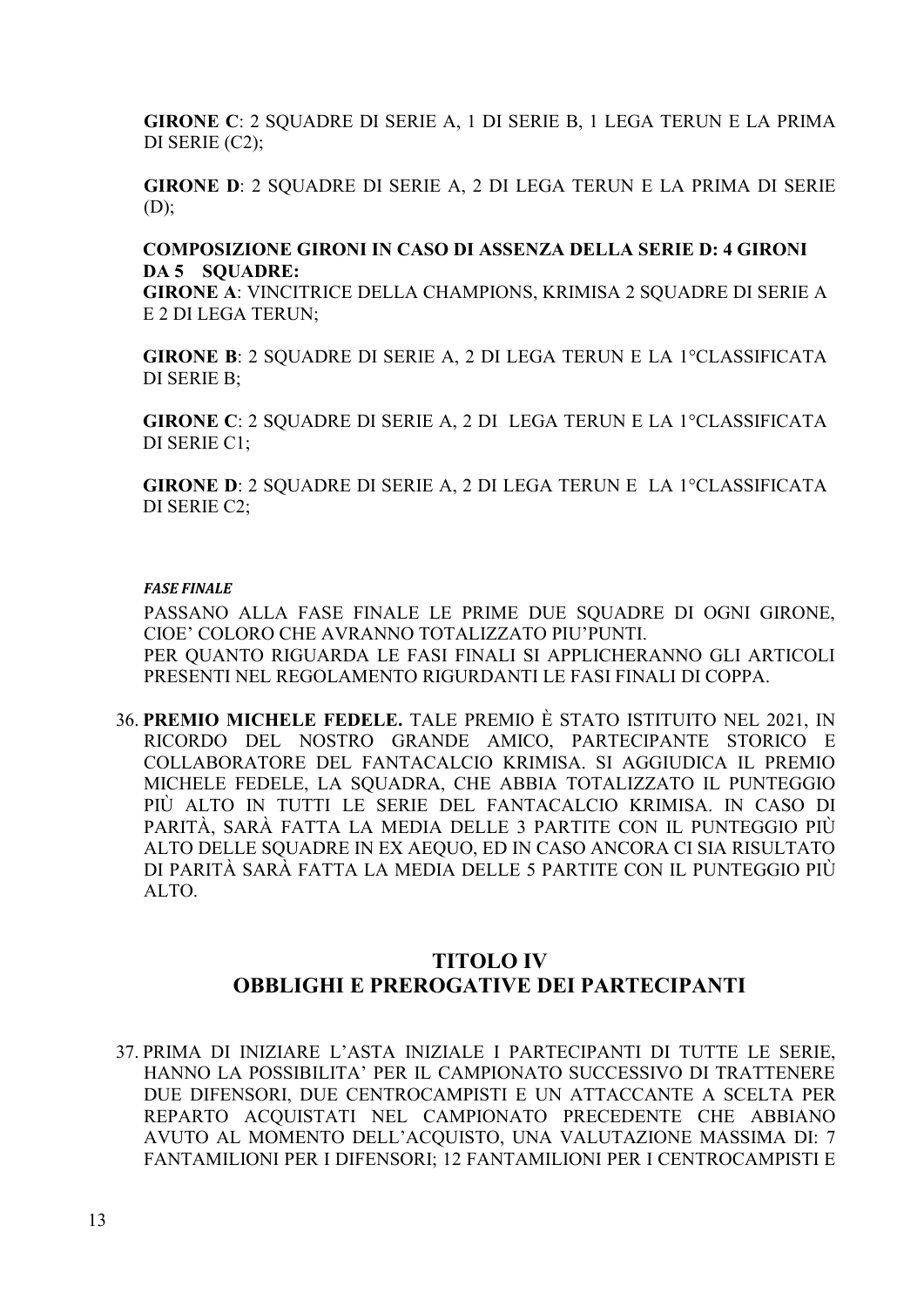20 FANTAMILIONI PER GLI ATTACCANTI. TALI QUOTAZIONE NON SI RIFERISCONO ALLE VALUTAZIONI ATTRIBUITE DALLA GAZZETTA DELLO **SPORT**  $AD$ **INIZIO CAMPIONATO OPPURE ALLA VALUTAZIONE** ATTRIBUITAGLI DURANTE IL CALCIOMERCATO DI RIPARAZIONE SE IL CALCIATORE VENISSE ACQUISTATO DALLA SQUADRE REALI DURANTE QUESTA FASE. NELL'IPOTESI IN CUI DUE SQUADRA DELLA STESSA SERIE (NEL CASO DI PROMOZIONI E RETROCESSIONI) VOGLIANO TRATTENERE LO STESSO GIOCATORE, LA PRELAZIONE SUL CALCIATORE SARA' DATA A CHI LO HA ACOUISTATO PER PRIMO. A TAL FINE BISOGNA DISTINGUERE LE DIVERSE FASI DI CALCIOMERCATO IN ORDINE DI PRIORITA': 1) ASTA INIZIALE; 2) CALCIOMERCATO DI SETTEMBRE;3) CALCIOMERCATO DI NOVEMBRE; 4) CALCIOMERCATO DI RIPARAZIONE (DIC.-FEBBRAIO); 5) CALCIOMERCATO DI MARZO. SE IL CALCIATORE E' STATO ACOUISTATO **STESSO** PERIODO  $DI$ **CALCIOMERCATO SI** PROCEDERA' **NELLO** ALL'AGGIUDICAZIONE MEDIANTE L'ASTA A RIALZO TRA I DUE PRESIDENTI, A SUA VOLTA, LA SQUADRA CHE AVRA' OFFERTO DI PIU'SI AGGIUDICHERA' IL CALCIATORE, MENTRE CHI AVRA' PERSO L'ASTA, POTRA' TRATTENERE A SUA SCELTA UN'ALTRO GIOCATORE CHE NON SIA RICHIESTO DA ALTRE SQUADRE APPARTENENTI ALLA PROPRIA SERIE, PENA UNA NUOVA ASTA CON L'ALTRO CONCORRENTE, E COSI VIA. LA VALUTAZIONE ATTRIBUITA NEL NUOVO CAMPIONATO AL GIOCATORE TRATTENUTO, O QUANTO PAGATO PER IL RIALZO DELL'ASTA VERRA' SOTTRATTO DAI FANTAMILIONI INIZIALI. SE PARTE DEI PARTECIPANTI PER L'ANNO SUCCESSIVO NON RINNOVINO L'ISCRIZIONE, POTRANNO TRATTENERE GIOCATORI SOLO LE SOUADRE CHE ABBIANO PARTECIPATO L'ANNO PRECEDENTE, PERDERA' IL DIRITTO CHI AVRA' RINUNCIATO ALL'ISCRIZIONE, E CHI SUBENTRERA' DALL'ULTIMA SERIE DEL FANTACALCIO KRIMISA NON ACQUISIRA' IL DIRITTO DEI RINUNCIANTI, MA POTRANNO TRATTENERE I CALCIATORI SOLO L'ANNO SUCCESSIVO.

- 38. LE FORMAZIONI DOVRANNO ESSERE INVIATE ENTRO E NON OLTRE L'INIZIO DELLA PRIMA PARTITA DEL TURNO. LE FORMAZIONI PERVENUTE SUBITO DOPO TALE LIMITE NON SARANNO ACCETTATE, E' SARA' PUBBLICATA LA FORMAZIONE PREDEFINITA.
- 39. E' AMMESSO LA COINTESTAZIONE TRA IL PRESIDENTE ORIGINARIO DELLA SOUADRA AVENTE TITOLO A PARTECIPARE ED UN NUOVO PRESIDENTE. SE DOPO IL PRIMO ANNO DI CAMPIONATO IL PRESIDENTE ORIGINARIO AVENTE TITOLO RINUNCIA A PARTECIPARE, LA SQUADRA RIMANE DEL PRESIDENTE SUBENTRATO. QUALORA UN A FINE CAMPIONATO RINUNCIA AD ISCRIVERSI, PERDERA' IN AUTOMATICO LA SERIE DI APPARTENENZA RAGGIUNTA FINO A QUEL MOMENTO, ED IN CASO LO STESSO VOGLIA PARTECIPARE PER I CAMPIONATI FUTURI, SARA' COSTRETTO A RIPARTIRE DALLA SERIE PIU' BASSA. AD INIZIO CAMPIONATO E'AMMESSA LA FUSIONE DI DUE O PIU' SOUADRE IN UNICA SOUADRA A PATTO CHE I PRESIDENTI DICHIARINO IN QUALE SERIE INTENDONO RESTARE, IN TALE CASO IL **PRESIDENTE** ORIGINARIO DELLA NUOVA SOUADRA SARA' QUELLO DELLA SERIE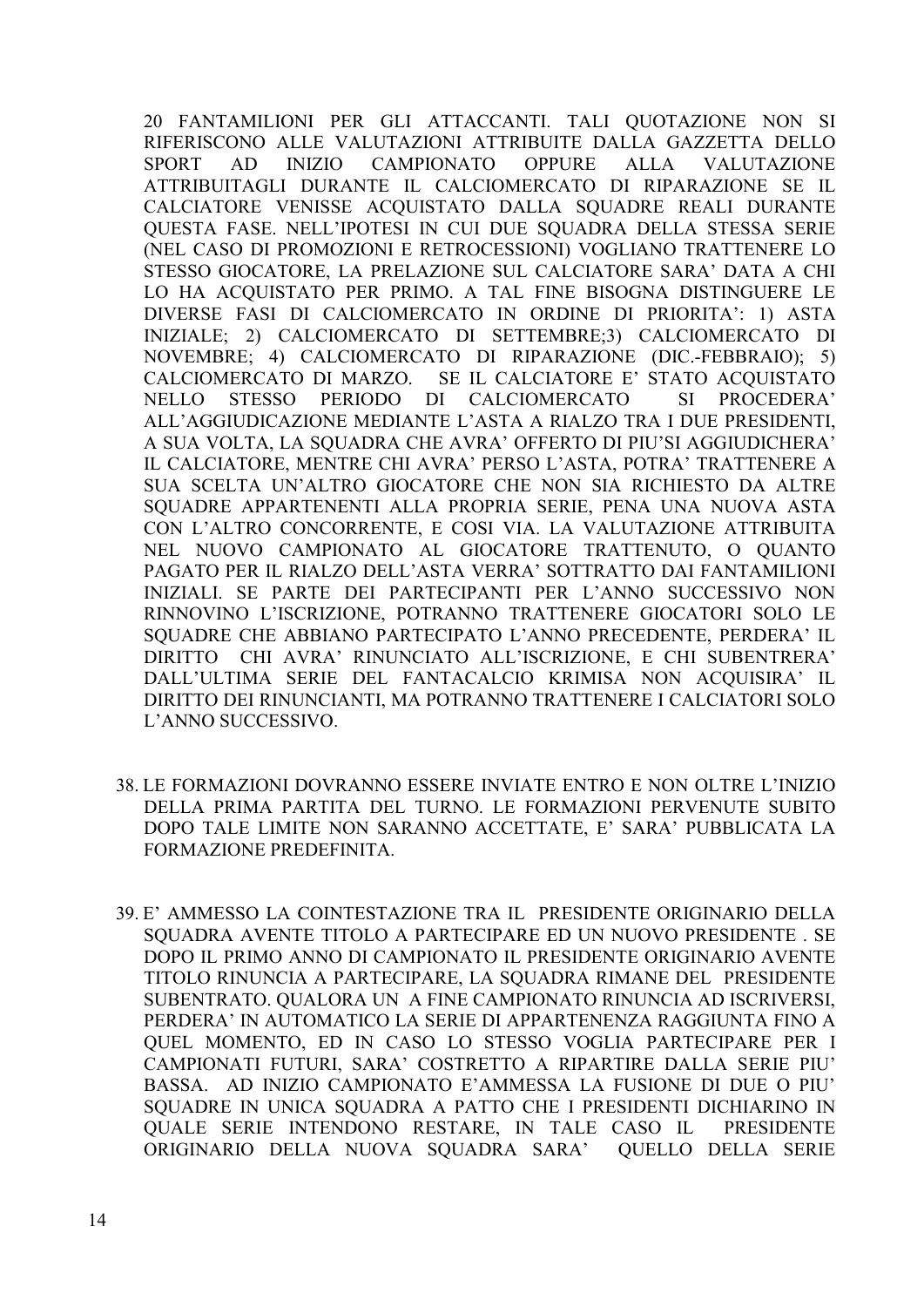MANTENUTA. SE INVECE I PRESIDENTI CHE HANNO DATO VITA AD UN' UNICA SQUADRA APPARTENEVANO NELLA PRECEDENTE STAGIONE ALLA STESSA SERIE, DOVRANNO INDICARE QUALE SQUADRA INTENDONO TENERE. LA COINTESTAZIONE DI UNA SQUADRA GIA' ESISTENTE O LA FUSIONE TRA PIU' SQUADRE GIA' ESISTENTI ATTRIBUISCONO AL PRESIDENTE IL DIRITTO DI POTER TRATTENERE DEI GIOCATORI DALLA ROSA DELL'ANNO PRECEDENTE (ART.37).

### **TITOLO V PUBBLICAZIONI SUL SITO**

- 40. I RISULTATI DI OGNI TURNO VERRANNO PUBBLICATI IL GIORNO SUCCESSIVO, SALVO PROBLEMI TECNICI.
- 41. LE INFORMAZIONI, LE NOTIZIE, LE COMUNICAZIONI DI FANTACALCIO VERRANNO PUBBLICATE SUL SITO, COLORO I QUALI AVESSERO BISOGNO DI CHIARIMENTI, POSSONO AVVALERSI DELLA PROPRIA AREA A DISPOSIZIONE, PER CONTATTARE LO STAFF.

### **TITOLO VI CALCIOMERCATO**

- 42. TUTTE LE OPERAZIONI DI CALCIOMERCATO SARANNO EFFETTUATE ESCLUSIVAMENTE IN FANTAMILIONI E NON SONO AMMESSI IN NESSUN CASO PRESTITI DI FANTAMILIONI.
- 43. I PARTECIPANTI NON POSSO SPENDERE PIU' FANTAMILIONI DI QUANTO E' CONCESSO LORO SIA ALL'ASTA INIZIALE CHE NELLE DIVERSE FASI DI CALCIOMERCATO, QUALORA UN PRESIDENTE PARTECIPI ALL'ASTA SU UN GIOCATORE E OFFRA PIU' DEI FANTAMILIONI A SUA DISPOSIZIONE, IL GIOCATORE VERRA'ATTRIBUITO DI DIRITTO ALL'ALTRO CONCORRENTE CHE ABBIA PARTECIPATO ALL'ASTA PER LA SOMMA CORRISPONDENTE ALL'IMPORTO A DISPOSIZONE DEL PRESIDENTE NEGLIGENTE PIU' 1 FANTAMILIONE, INVECE, SE I PARTECIPANTI ALL'ASTA SU UN GIOCATORE SONO PIU' DI UNO CONTINUERANNO L'ASTA I PRESIDENTI CON FANTAMILIONI A DISPOSIZIONE, CON L'ESCLUSIONE AUTOMATICA DALL'ASTA, SU QUEL CALCIATORE, DEL PRESIDENTE NEGLIGENTE.
- 44. IL CALCIOMERCATO SARA' SUDDIVISO IN 5 FASI.: LA PRIMA FASE DI CALCIOMERCATO CHE E' QUELLA RELATIVA ALL'ASTA INIZIALE, LA SECONDA RIGUARDA IL PERIODO CHE VA DALLA CHIUSURA DELL'ASTA INIZIALE FINO A SETTEMBRE E LA TERZA FASE E' PREVISTA PER NOVEMBRE. LA QUARTA FASE (PERIDO NATALIZIO) CHE APRE PER GLI SCAMBI TRA I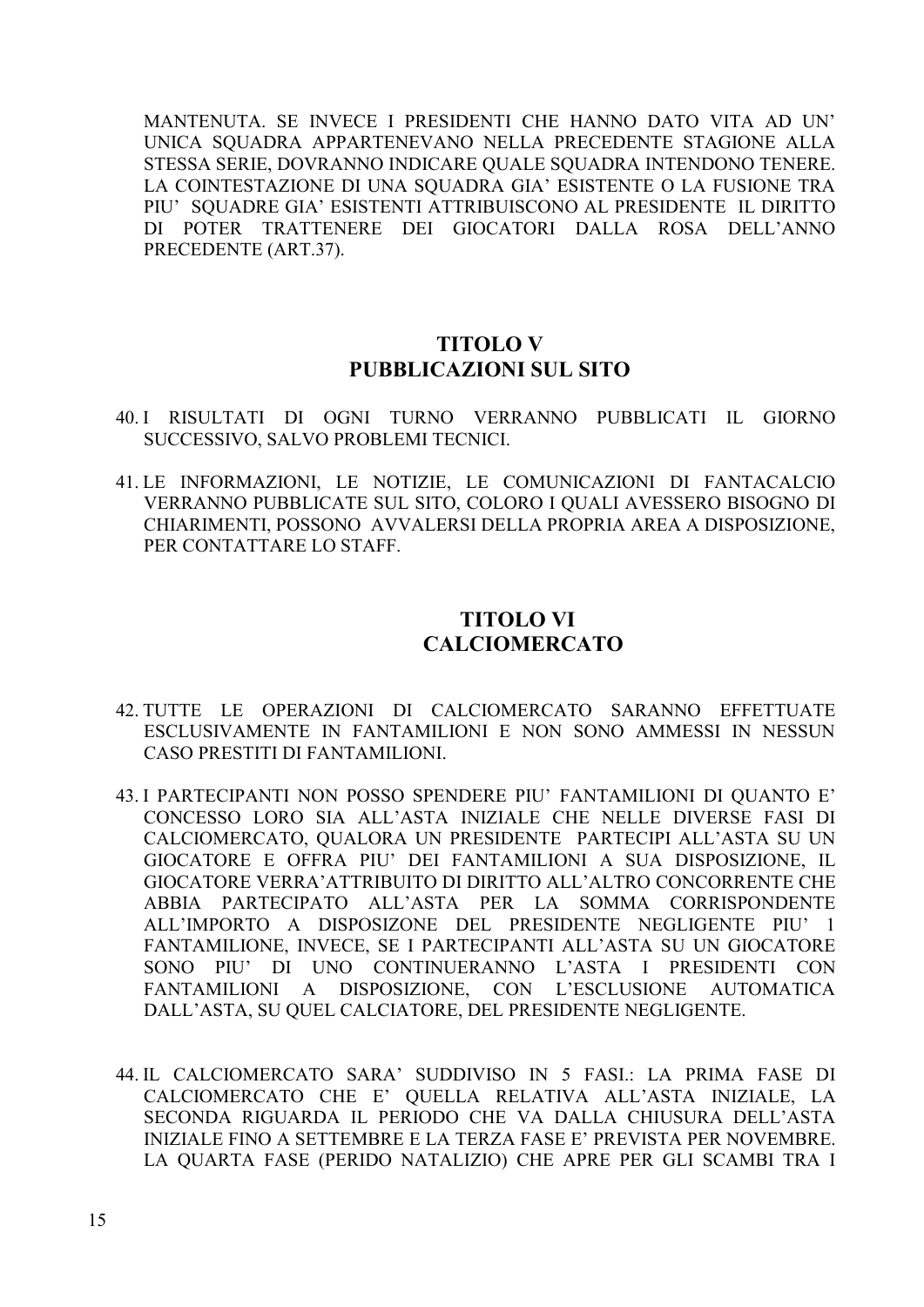PARTECIPANTI DOPO L'ULTIMO TURNO DEL MESE DI DICEMBRE DI OGNI ANNO, MENTRE PER GLI ACQUISTI DEGLI SVINCOLATI LA SETTIMANA PRIMA DEL TURNO PREVISTO DOPO LA SOSTA NATALIZIA E CHIUDE A FEBBRAIO E LA QUINTA E ULTIMA FASE E' PREVISTA PER IL MESE DI MARZO. IN QUEST'ULTIMA FASE NON SONO AMMESSI SCAMBI DI GIOCATORI TRA /PRESIDENTI , MA SOLO ACQUISTI DEI GIOCATORI SVINCOLATI. LE DATE DI APERTURA E CHIUSURA DELLE DIVERSE FASI DI CALCIOMERCATO SARANNO VERRANNO PUBBLICATE SUL SITO. QUALORA DURANTE UN PERIODO DI CALCIOMERCATO VI SIA LA SOSPENSIONE DEL CAMPIONATO PER DIVERSI MOTIVI (ES. LE PARTITE DELLA NAZIONALE), IL CALCIOMERCATO POTRA'ESSERE PROROGATO SEMPRE MEDIANTE AVVISO SUL SITO. DURANTE LE FASI DI CALCIOMERCATO, NEL CASO SIANO STATI FATTI UNO O PIU' ACQUISTI E PER QUEL TURNO NON VENGA DATA LA FORMAZIONE, SARA' PUBBLICATA LA FORMAZIONE PREDEFINITA CON I NUOVI ACQUISTI CHE SUBENTRANNO AL POSTO DEI GIOCATORI CEDUTI, IN BASE AI PROPRI RUOLI.

- 45. GIOCATORI ACQUISTATI DURANTE L'ASTA INIZIALE (DI AGOSTO) POSSONO ESSERE RIMESSI SUL MERCATO CON LA QUOTAZIONE DELLA GAZZETTA DELLO SPORT E NON PER QUANTO SONO STATI PAGATI ALL'ASTA, GLI STESSI POSSONO ESSERE SCAMBIATI ANCHE TRA I DIVERSI PARTECIPANTI. QUESTE OPERAZIONI POSSONO ESSERE EFFETTUATE SOLO DOPO LE ASTE INIZIALI (GIORNO DI APERTURA DEL CALCIOMERCATO CHE VERRA' PUBBLICATO SUL SITO) FINO ALLA CHIUSURA DEL CALCIOMERCATO DI SETTEMBRE. SI POSSONO EFFETTUARE DA SUBITO SOLO GLI SCAMBI RIQUARDANTI TRATTATIVE CON GIOCATORI TRATTENUTI DELL'ANNO PRECEDENTE.
- 46. SE LA LISTA DEGLI SVINCOLATI VIENE PUBBLICATA ENTRO LE ORE 13, LE OFFERTE SARA' POSSIBILE FARLE NELLO STESSO GIORNO DELLA PUBLLICAZIONE, QUALORA INVECE LA PUBBLICAZIONE AVVENGA DOPO LA SUDDETTA ORA LE OFFERTE POSSONO EFFETTUARSI SOLO DAL GIORNO SEGUENTE, IN ENTRAMBI I CASI SARA' COMUNICATA LA DATA SU QUANDO FARE LE ASTE. IN CASO DI PROBLEMI NELLE PUBBLICAZIONI SUL SITO DELLA LISTA DEGLI SVINCOLATI, I PARTECIPANTI SARANNO INFORMATI MEDIANTE COMUNICAZIONE SUL SITO. LE OFFERTE SUI NUOVI ACQUISTI DOVRANNO EFFETTUARSI NEI GIORNI INDICATI TRAMITE NOTIZIA O/E MESSAGGIO NELLE AREE PRIVATE. LE OFFERTE CON AGGIUDICAZIONE DEI CALCIATORI, SARANNO VISIBILI NELL'AREA MERCATO-ASTE CHIUSE, MENTRE LE OFFERTE ERRATE E NON AGGIUDICATE POTRANNO ESSERE VISIBILI NELL'AREA MERCATO-ASTE APERTE ALMENO FINO ALLE 22 DEL GIORNO SUCCESSIVO ALL'OFFERTA.
- 47. LE OFFERTE POSSONO ESSERE FORMULATE TUTTI GIORNI FINO ALLE 0RE 22 (IN CASO DI MODIFICA DELL'ORA I PARTECIPANTI SARANNO INFORMATI MEDIANTE COMUNICAZIONE), ESCLUSI I GIORNI NELLA QUALE SI GIOCHINO LE PARTITE O QUALORA ANCHE IN QUESTI GIORNI VENGANO FATTE DELLE OFFERTE, IL DELEGATO DI SERIE VALUTERA' LE OFFERTE, IL GIORNO SUCCESSIVO AL TURNO GIOCATO. LO STESSO VALUTATA LA REGOLARITA'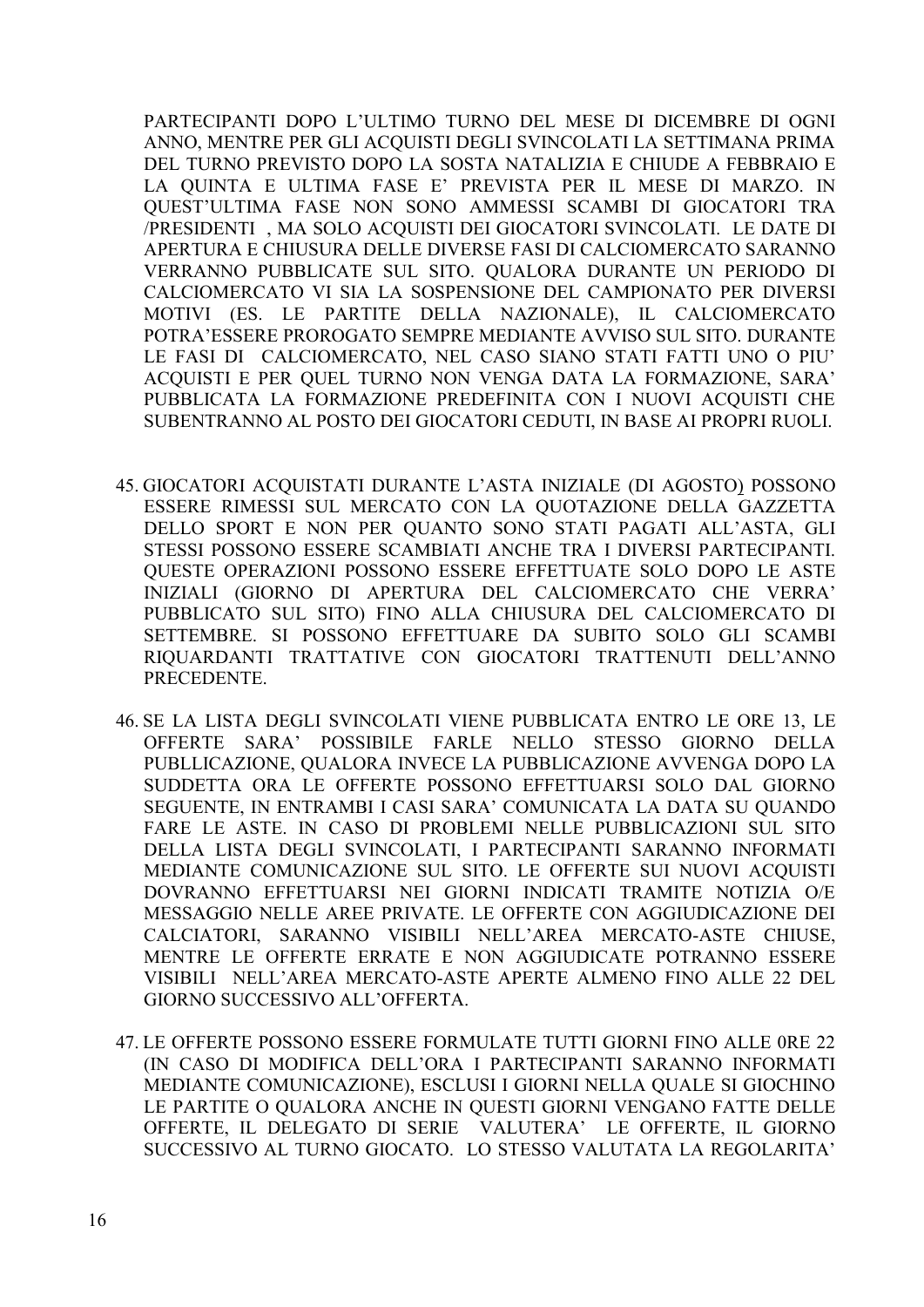E L'ORA DELL'OFFERTA, ATTRIBUIRA'IL GIOCATORE A CHI AVRA' EFFETTUATO L'OFFERTA MIGLIORE.

- 48. SONO AMMESSI GLI ACQUISTI CON FANTAMILIONI SIA DI GIOCATORI PRESENTI SUL GIORNALE (SVINCOLATI), CHE DI QUELLI APPARTENENTI AD ALTRI CONCORRENTI, LE VALUTAZIONI SONO QUELLE PREVISTE DALLA GAZZETTA DELLO SPORT, MA, MENTRE NEL PRIMO CASO NON VI SONO LIMITI AI FANTAMILIONI CHE SI VOGLIONO SPENDERE SUL GIOCATORE, NEL SECONDO CASO, IL VALORE MASSIMO CHE SI PUO' SPENDERE PER UN ACQUISTO CAMBIA IN BASE AI REPARTI, MOLTIPLICANDO IL VALORE ATTUALE DEL CALCIATORE DA ACQUISTARE PER 2 SE SI TRATTA DI DIFENSORI, 3 PER I CENTROCAMPISTI E 4 PER GLI ATTACCANTI, LE MOLTIPLICAZIONI SI RIFERISCONO AL VALORE MASSIMO CHE UN PRESIDENTE PUO' DARE ALLA CONTROPARTE, MA I GIOCATORI OGGETTO DELLA TRATTATIVA VENGONO SCAMBIATI ALLA PARI COME SE VALESSERO LO STESSO IMPORTO. NON CI SARANNO FANTAMILIONI DERIVANTI DALLA DIFFERENZA DEI CALCIATORI SCAMBIATI, MA SI PUO' GUADAGNARE SOLO I FANTAMILIONI DERIVANTI DALLA MOLTIPLICAZIONE DEL VALORE DEL GIOCATORE CHE SI INTENDE ACQUISTARE. (ES. IL PRESIDENTE(A) PUO' DARE AL PRESIDENTE(B) PER UN CALCIATORE CHE COSTA 20 FANTAMILIONI LA SOMMA DI 80 FANTAMILIONI, IN OUESTO ESEMPIO IL GIOCATORE CEDUTO DAL PRESIDENTE(A) COSTA *10 FANTAMILIONI*,  $MA$ **VIENE** *VALUTATO*  $20$ FANTAMILIONI COME IL GIOCATORE ACQUISTATO, QUINDI IL PRESIDENTE(B) GUAGNERA' NEL COMPLESSO DALL'OPERAZIONE 80 FANTAMILIONI\. AL PRESIDENTE CHE AVRA' ACOUISTATO, VERRA' SOTTRATTA DAL PROPRIO BADGET SOLO I FANTAMILIONI VERSATI, MENTRE AL PRESIDENTE CEDENTE VERRA' AUMENTATO IL PROPRIO BADGET PER IL TOTALE DEI FANTAMILIONI PERCEPITI. NEL CASO DI OPERAZIONI DI SCAMBIO TRA DUE PRESIDENTE RIGUARDANTI LO SCAMBIO DI SOLI CALCIATORI SENZA NESSUNA CONTROPARTITA DI FANTAMILIONI, I GIOCATORI ANCHE SE DI VALORE DIVERSO, POSSONO ESSERE SCAMBIATI ALLA PARI, SENZA PAGARE LA DIFFERENZA. SOLO NEL CASO DI ACCORDO TRA LE PARTI IN TRATTATIVA, SI PUO' FAR VALERE I GIOCATORI SCAMBIATI CON LO STESSO IMPORTO DEL GIORNALE, AVENDONE IN QUESTO CASO OLTRE AI FANTAMILIONI PERCEPITI DALLA MOLTIPLICAZIONE DI CUI SOPRA, ANCHE I FANTAMILIONI DERIVANTI LA DIFFERENZA TRA I GIOCATORI SCAMBIATI. I CALCIATORI CEDUTI SUL GIORNALE DEVONO ESSERE VALUTATI MINIMO LA OUOTAZIONE UFFICIALE ATTRIBUITA DALLA GAZZETTA DELLO SPORT.
- 49. GLI SCAMBI TRA I PARTECIPANTI AFFINCHE' SIANO VALIDI VI DEVE ESSERE UNA PROPOSTA DI SCAMBIO CON CONSEGUENTE ACCETTAZIONE DELLA **CONTROPARTE** (PROPOSTA/ACCETTAZIONE). GLI **SCAMBI SARANNO** REGISTRATI DAL DELEGATO DI SERIE DOPO LE ORE 22, (ORA DI CHIUSURA DELL' ASTA), SONO ESLUSI I GIORNI IN CUI SI DISPUTANO LE PARTITE. I PRESIDENTI POTRANNO DISPORRE DEL CALCIATORE E DEI FANTAMILIONI RICAVATI SOLO DAL GIORNO SUCCESSIVO ALLA CONCLUSIONE DELLA TRATTATIVA. NEL CASO IN CUI ALLA PROPOSTA DI SCAMBIO FORMULATA DA UN PRESIDENTE SEGUA L'ACCETTAZIONE DELLA CONTROPARTE CHE RICEVE LA PROPOSTA, IL CAMBIO DEVE RITENERSI VALIDO A TUTTI GLI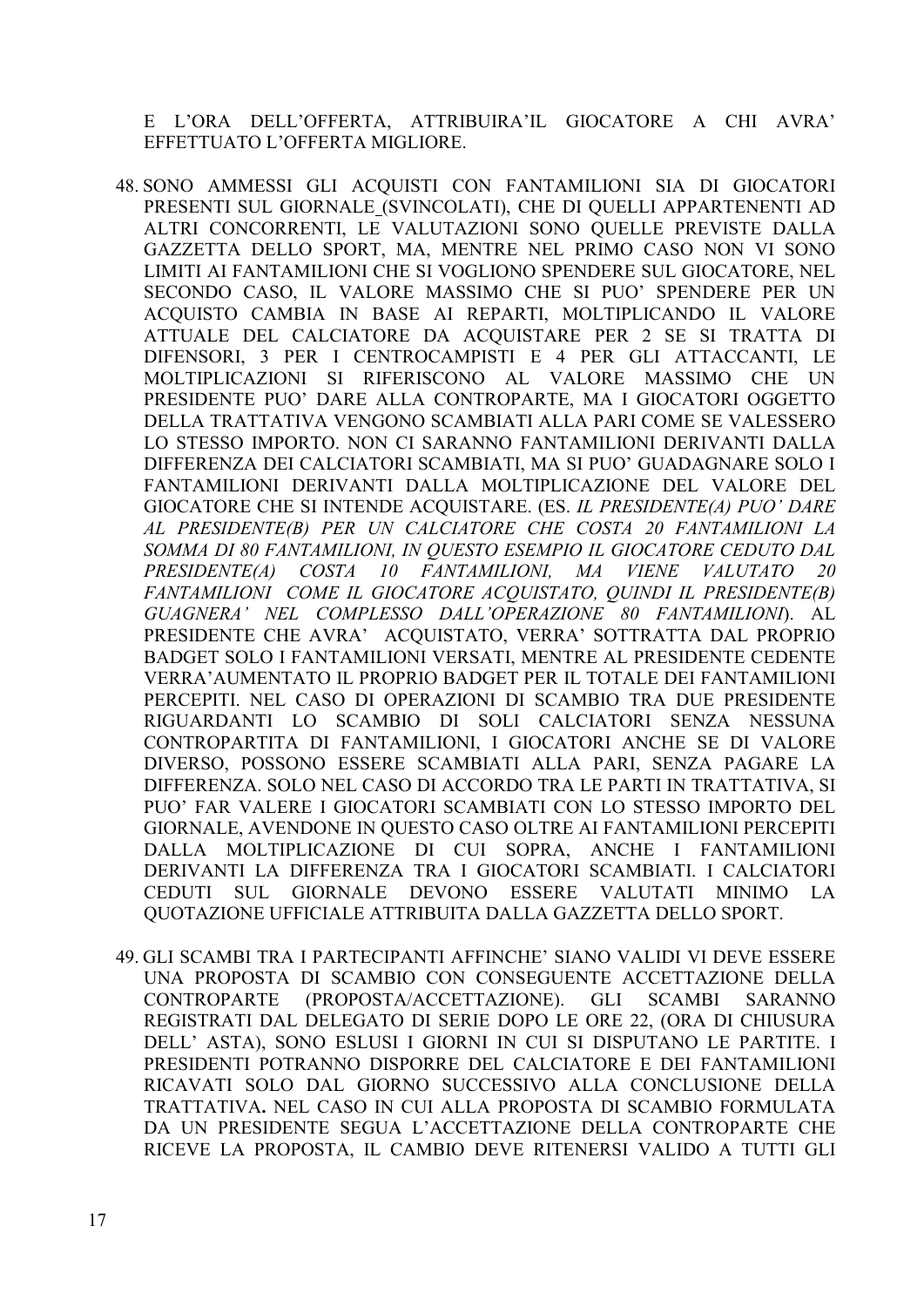EFFETTI. LE PARTI POSSONO RINUNCIARE ALL'ACCORDO GIA' CONCLUSO SOLO DI COMUNE ACCORDO E COMUNICANDONO TEMPESTIVAMENTE AL PROPRIO DELEGATO LA LORO DECISIONE, TALE COMUNICAZIONE DEVE AVVENIRE ENTRO E NON OLTRE LE ORE 22 DI OGNI GIORNI, ALTRIMNTI SARA' VALIDA IL GIORNO SUCCESSIVO. LE PROPOSTE IN ATTESA DI RISPOSTA SONO VALIDE 10 GIORNI, L'ACCETTAZIONE DOPO TALE TERMINE E' VALIDA SOLO SE IL PROPONENTE E' ANCORA INTENZIONATO ALLA TRATTATIVA, ALTRIMENTI L'ACCETTAZIONE DOPO IL SUDDETTO TERMINE E NULLA. I DIECI GIORNI SCADONO ALLE ORE 22 DEL DECIMO GIORNO SUCCESSIVO ALLA PROPOSTA, I DIECI GIORNI SONO COMPRENSIVI ANCHE DEL GIORNO DELLA PROPOSTA DI SCAMBIO.

- 50. LE VALUTAZIONI DEI CALCIATORI SIA DA VENDERE CHE ACOUISTARE SONO OUELLE PRESENTI SUL SITO WWW.FANTACALCIOKRIMISA.IT ALLA VOCE "STATISTICHE E OUOTAZIONI" O IN CASI ECCEZZIONALI OUELLI RIPORTATI DA ALTRI SITI.
- 51.I CALCIATORI SCAMBIATI TRA I PRESIDENTI PARTECIPANTI POSSONO RITORNARE AL PRESIDENTE DI APPARTENENZA SOLO DOPO CHE SIANO TRASCORSI ALMENO DUE TURNI GIOCATI DALLO SCAMBIO/ACQUISTO OPPURE PUO' RITORNARE AL VECCHIO PRESIDENTE O AI VECCHI PRESIDENTE SOLO NEL CASO IN CUI VI SIA UNO SCAMBIO DELLO STESSO VALORE (ES. VENDITA DI OUAGLIARELLA PER 100 FANTAMILIONI, IL RITONO DI OUAGLIARELLA AL PRIMO VENDITORE DEVE ESSERE PAGATO CON 100 FANTAMILIONI OPPURE DEVE ESSERE EFFETTUATA UNA OPERAZIONE CON SCAMBI DI CALCIATORI PER UN VALORE DI 100 FANTAMILIONI). PER DUE TURNI, SI INTENDE QUELLI IN CUI IL CALCIATORE E' A DISPOSIZIONE E NON QUELLI IN CUI HA SUBITO SQUALIFICHE, INFATTI, NEL CASO DI SQUALIFICA SCONTERA' IL TURNO QUANDO SARA' DI NUOVO DISPONIBILE. IL CALCIATORE NON PUO' RITORNARE AL PRESIDENTE CEDENTE, NEMMENO CON TRATTATIVE INDIRETTE CON ALTRI PARTECIPANTI. SE LO SCAMBIO AVVIENE NELL'ULTIMA SETTIMANA DI CALCIOMERCATO, IL GIOCATORE NON POTRA' RITORNARE AL PRESIDENTE DI APPARTENENZA. I CALCIATORI SCAMBIATI ALLA PARI SENZA FANTAMILIONI POSSONO RITORNARE AL **VECCHIO PRESIDENTE IMMEDIATAMENTE.**
- 52. IL PRESIDENTE CHE ABBIA EFFETTUATO UN' OFFERTA E SUCCESIVAMENTE INTENDE ANNULLARLA, DEVE DARNE COMUNICAZIONE TEMPESTIVAMENTE AL DELEGATO DI SERIE, MEDIANTE IL SISTEMA DELL'INVIO MESSAGGI **NELLE PRESENTE AREE PERSONALI**  $DI$ **OGNI PRESIDENTE**  $\Omega$ TELEFONICAMENTE LO STESSO GIORNO DELL'OFFERTA ENTRO E NON OLTRE LE ORE 21:50, IN PRESENZA DI MANCATA O RITARDATA COMUNICAZIONE IL GIOCATORE, IN CASO DI MIGLIORE OFFERTA, SARA' ASSEGNATO. QUALORA NEL FORMULARE L'OFFERTA PER I DIVERSI CALCIATORI, SI COMMETTANO DEGLI ERRORI, LA STESSA E' DA RITENERSI NULLA, OUINDI NON VALIDA, E SARA' CURA DEI PARTECIPANTI ACCERTARSI SE L'OFFERTA POTRA' ESSERE NULLA O VALIDA, CONSULTANDO I BADGET DEGLI ALTRI PARTECIPANTI NELL' APPOSITA AREA MERCATO.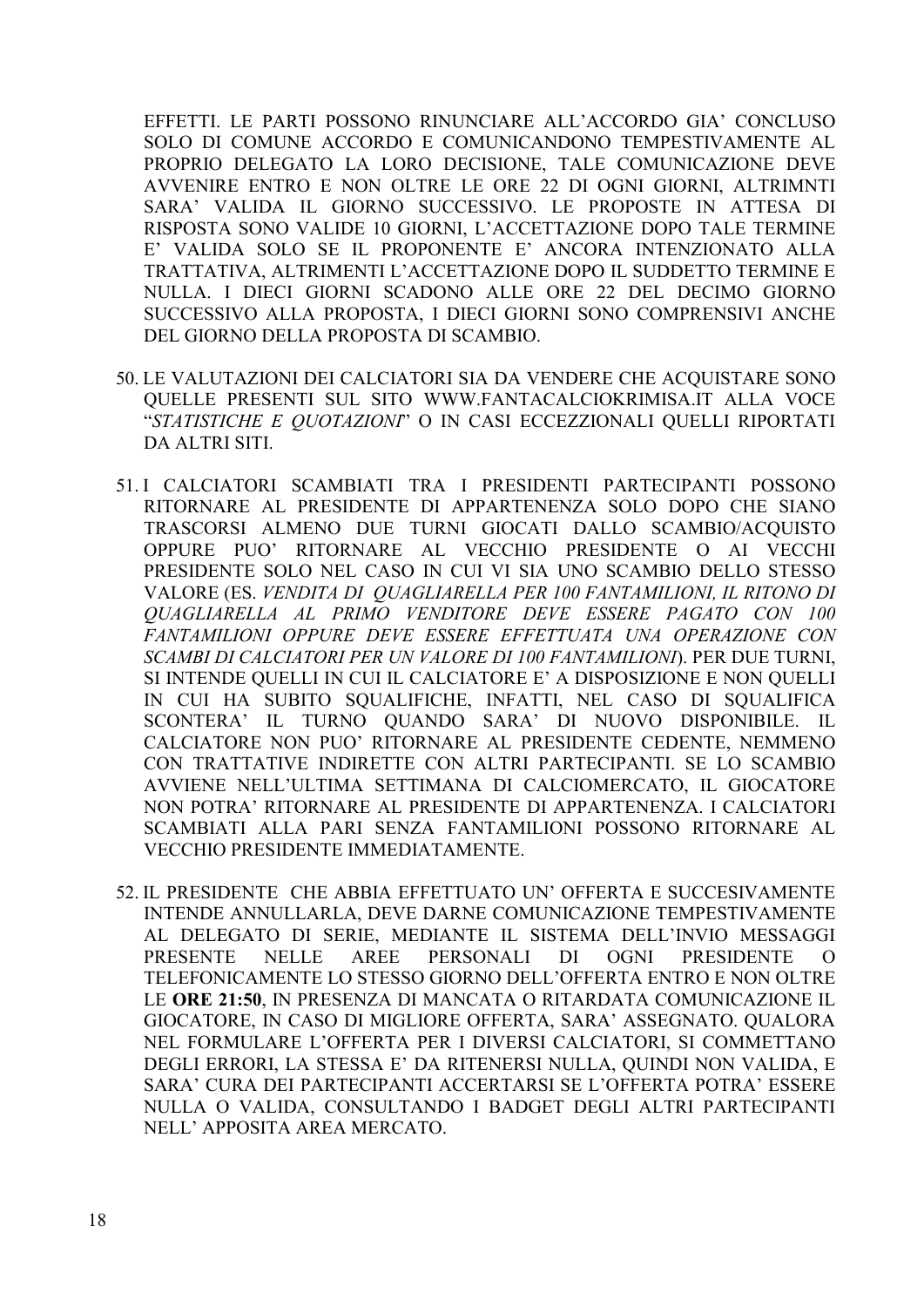- 53. QUALORA UN PRESIDENTE DOPO L'ASTA SI AGGIUDICHI UNO O PIU' CALCIATORI, HA LA POSSIBILITA' DI CHIEDERE A TUTTI I PARTECIPANTI TRAMITE IL DELEGATO DI SERIE, L'ANNULLAMENTO DELLA SUDDETTA OFFERTA E ENTRO LE ORE 20:00 DEL GIORNO SUCCESSIVO, L' ANNULLAMENTO SI PUO'AVERE SOLO CON IL CONSENSO UNANIME DI TUTTI I PARTECIPANTI DELLA SERIE INTERESSATA. LA PROCEDURA PER L'ANNULLAMENTO DELL'OFFERTA E E' LA SEGUENTE: IL PRESIDENTE CHE SI E' AGGIUDICATO UNO O PIU' CALCIATORE DEVE FARE RICHIESTA AL DELEGATO DI SERIE TRAMITE IL SISTEMA INVIO MESSAGGI DELLA PROPRIA AREA E MEDIANTE CONTATTO TELEFONICO PER INFORMARLO DELLA RICHIESTA: A SUA VOLTA IL DELEGATO DI SERIE INOLTRERA' TALE RICHIESTA A TUTTI I PARTECIPANTI CHE DOVRANNO RISPONDERE CON UN "OK", L'OFFERTA/E VERRA' ANNULLATA DAL DELEGATO SOLO SE C'E' IL CONSENSO **UNANIME** DI TUTTI I PARTECIPANTI,  $\overline{N}$ CASO DI CONTRARIETA' ALLA RICHIESTA SI DOVRA' RISPONDERE "NO". IL RIFIUTO DI UN SOLO PARTECIPANTE IMPEDISCE CHE L'OFFERTA VENGA ANNULLATA.
- 54. LE SOUADRE ALL'APERTURA DEL CALCIOMERCATO DI RIPARAZIONE FASE DICECEMBRE A FEBBRAIO HANNO UNA QUOTA AGGIUNTIVA PER GLI ACQUISTI DI 100 FANTAMILIONI CHE VA AD AGGIUNGERSI ALL'EVENTUALE RESIDUO NON UTILIZZATO NELLA FASE DI CALCIOMERCATO PRECEDENTE. TALE SOMMA PUO' ESSERE UTILIZZATA NELLE DIVERSE FASI DEL RIPARAZIONE. CALCIOMERCATO DI. **MA** NELL'ULTIMA **FASE**  $DI$ CALCIOMERCATO IL RESIDUO VERRA' AZZERATO IN AUTOMATICO.
- 55.1 PRESIDENTI CHE HANNO ESAURITO I FANTAMILIONI A PROPRIA DISPOSIZIONE POSSONO EFFETTUARE AL FINE INCREMENTARE I PROPRI FANTAMILIONI, ACQUISTI MEDIANTE LA CESSIONE DI UNO O PIU' GIOCATORI PER UN IMPORTO SUPERIORE O PARI AL VALORE DEI GIOCATORI DA ACOUISTARE E I FANTAMILIONI CHE GRAZIE ALLO SCAMBIO RISULTERANNO A CREDITO VERRANNO AGGIUNTI AI PROPRI FANTAMILIONI, MA POTRANNO ESSERE UTILIZZATI PER ALTRI ACQUISTI SOLO IL GIORNO SUCCESSIVO, SALVO IL CASO DI OFFERTE MULTI CESSIONE.
- 56. GLI ACOUISTI DEI CALCIATORI, VERRANNO UFFICIALIZZATI MEDIANTE PUBBLICAZIONE SUL SITO O ANCHE MEDIANTE COMUNICAZIONE AGLI **INTERESSATI.**
- 57. LE OFFERTE SUI SINGOLI GIOCATORI POTRANNO ESSERE EFFETTUATE E VISTE IN TEMPO REALE SULLA PAGINA DEDICATA AL CALCIOMERCATO DEL SITO UFFICIALE, IN CASO DI PARITA' DI OFFERTE IL CALCIATORE SARA' AGGIUDICATO ALL'OFFERENTE CHE PER PRIMO ABBIA EFFETTUATO L'OFFERTA, IN CASO DI PARITA' ASSOLUTA' (FANTAMILIONI, ORE, MINUTI E SECONDI) SI RIFARA' L'OFFERTA IL GIORNO SEGUENTE.
- 58. E' POSSIBILE FARE OFFERTE PER UN CALCIATORE SVINCOLATO CEDENDO PIU' VOLTE IN DIVERSE TRATTATIVE GLI STESSI FANTAMILIONI O LO STESSO CALCIATORE DELLA PROPRIA ROSA, IN QUESTO CASO SARA' ATTRIBUITO AL PRESIDENTE IL CALCIATORE SVINCOLATO SUL QUALE SIA STATA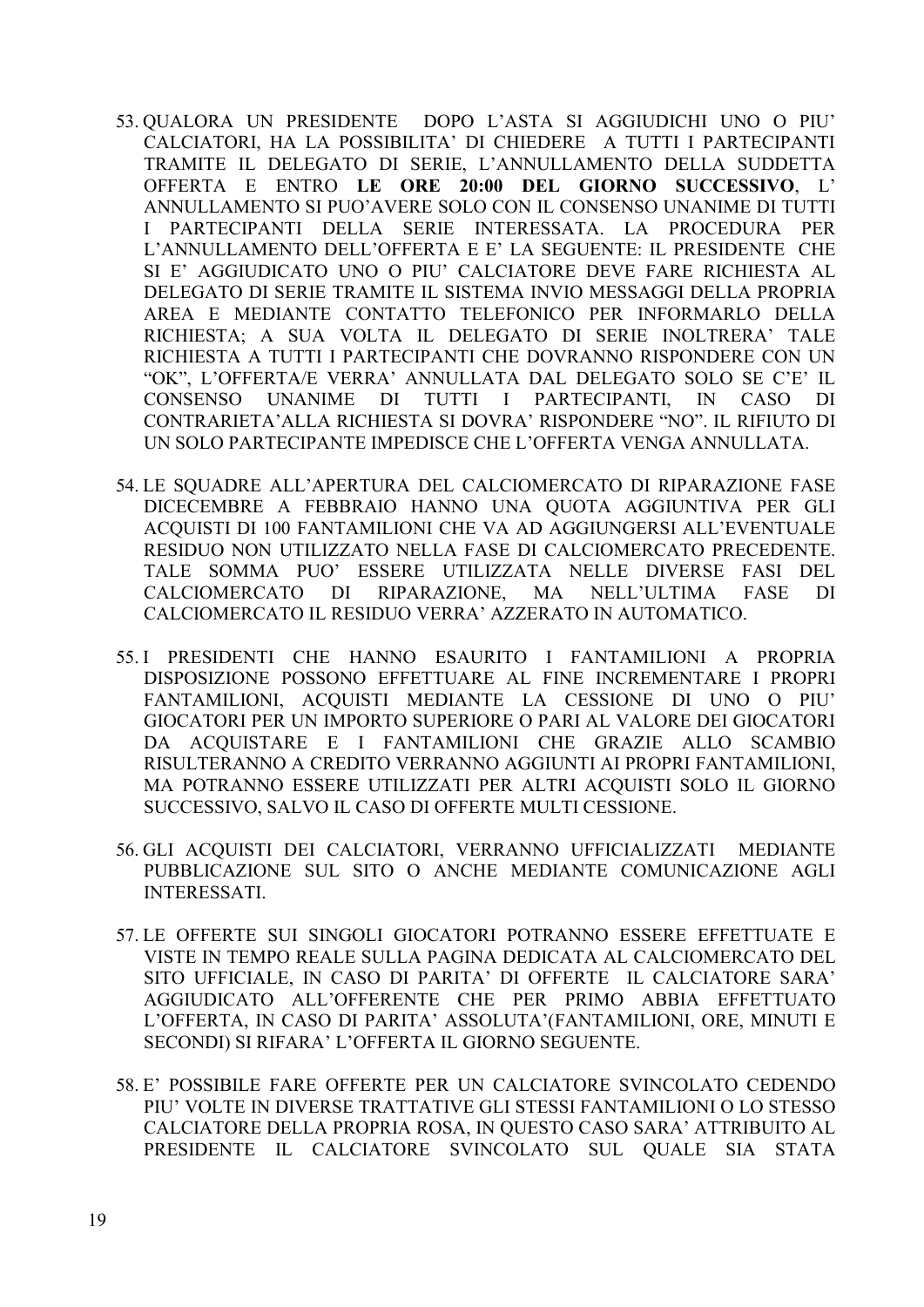EFFETTUATA UNA OFFERTA VALIDA PIU' ALTA E PRIMA DEGLI ALTRI PARTECIPANTI, MENTRE LE ALTRE OFFERTE DELLO STESSO PRESIDENTE, ANCHE SE CORRETTE NON SARANNO CONSIDERATE PER ESAURIMENTO DEL BAGET, O PERCHE' QUEL GIOCATORE CEDUTO E' STATO GIA' PROPOSTO IN UNA OFFERTA PRECEDENTE E VALIDA. GLI ACOUISTI FATTI NELL' AREA MERCATO POSSONO PREVEDERE ANCHE PACCHETTI DI GIOCATORI (MULTI CESSIONE), IN TALE CASO, NON SI PUO' OFFRIRE PER INTERO LA SOMMA TOTALE DELL'OPERAZIONE INTESA COME FANTAMILIONI PIU' CALCIATORI CEDUTI, MA BISOGNA LASCIARE ALMENO 1 FANTAMILIONE PER OGNI GIOCATORE CEDUTO NEL PACCHETTO, ESCLUSO IL GIOCATORE PER CUI SI FA' L'OFFERTA (ES. SE PER ACQUISTARE QUAGLIARELLA HO 100 FANTAMILIONI E MI TOLGO TRE GIOCATORI CHE INSIEME VALGONO 30 FANTAMILIONI, LA MIA OFFERTA TOTALE DOVRA' ESSERE MASSIMO 128 FANTAMILIONI(130-2=128). LASCIANDO ALMENO UN FANTAMILIONI CIASCUNO PER I DUE GIOCATORI CHE DOVRO' ACOUISTARE IL GIORNO SEGUENTE). IL CALCIATORE MANCANTE DEVE ESSERE ACQUISTATO IL GIORNO SUCCESSIVO, ALTRIMENTI, SE FINO ALL'ULTIMO GIORNO DI CALCIOMERCATO PRIMA DELL'INIZIO DEL TURNO, IL CALCIATORE NON SIA' STATO ACOUISTATO, IL DELEGATO PROVVEDERA' D'UFFICIO AD INSERIRE UN CALCIATORE DI VALORE 1 FANTAMILIONE PRESENTI TRA GLI SVINCOLATI IN ORDINE ALFABETICO CON IL BADGET DEL PRESIDENTE INTERESSATO. E'POSSIBILE EFFETTUARE CON I FANTAMILIONI DELLA MULTICESSIONE E CON I GIOCATORI DA SOSTITUIRE UNA O PIU'MULTICESSIONI SUCCESSIVE ALLA PRIMA PER ACQUISTARE ALTRI CALCIATORI, MA DETTA OPERAZIONE SARA POSSIBILE FINO A DUE GIORNI PRIMA DALL'INIZIO DEL TURNO E NON L'ULTIMO GIORNO. ACCANTO AI CALCIATORI CHE SI INTENDONO ACOUISTARE IL GIORNO SUCCESSIVO, SI DEVE INDICARE L'IMPORTO IN FANTAMILIONI CHE SI VUOLE SPENDERE, QUALORA NON VENGA INDICATO SI PRESUME CHE SIA IL PREZZO BASE DI VALUTAZIONE, MA SE SULLO STESSO CALCIATORE VI SIANO DELLE OFFERTE MIGLIORI IL CALCIATORE VERRA' AGGIUDICATO A OUEST'ULTIMO.

- 59. NON SI POSSONO EFFETTUARE ACQUISTI MEDIANTE IL SISTEMA DI MULTICESSIONE IL GIORNO PRIMA DELL'INIZIO DEL TURNO E L'ULTIMO GIORNO DI CALCIOMERCATO. SE IL GIORNO PRIMA L'INIZIO DEL TURNO O L'ULTIMO GIORNO DI CALCIOMERCATO (DELLE DIVERSE FASI), A FRONTE DI UN ACQUISTO MULTICESSIONE DEL GIORNO PRECEDENTE NON VENGANO ACOUISTATI UNO O PIU' GIOCATORI MANCANTI, SARA' IL DELEGATO DI SERIE, AD ACOUISTARLI D'UFFICIO CON IL BADGET DEL PRESIDENTE. IN OGNI CASO SARA' OBBLIGO DI QUEST'ULTIMO INFORMARSI SU QUALE CALCIATORE GLI SIA STATO ATTRIBUITO D'UFFICIO. I CALCIATORI CEDUTI NELLA MULTICESSIONE SONO ACOUISTABILI DA TUTTI I PARTECIPANTI ESCLUSO COLUI CHE HA EFFETTUATO LA MULTICESSIONE DAL GIORNO SUCCESSIVO ALLA CESSIONE.
- 60. OUALORA UN PRESIDENTE PUR NON ESSENDOCI ALTRE OFFERTE SU UN SINGOLO CALCIATORE, PARTECIPI ALL'ASTA RIALZANDO PIU' VOLTE. E ALLA CHIUSURA DELL'ASTA RISULTI L'UNICO OFFERENTE, L'OFFERTA' CHE FARA FEDE SARA' QUELLA CORRETTA E PIU' ALTA. NEL CASO IN CUI UN PRESIDENTE EFFETTUI PIU' OFFERTE DELLO STESSO VALORE SULLO STESSO